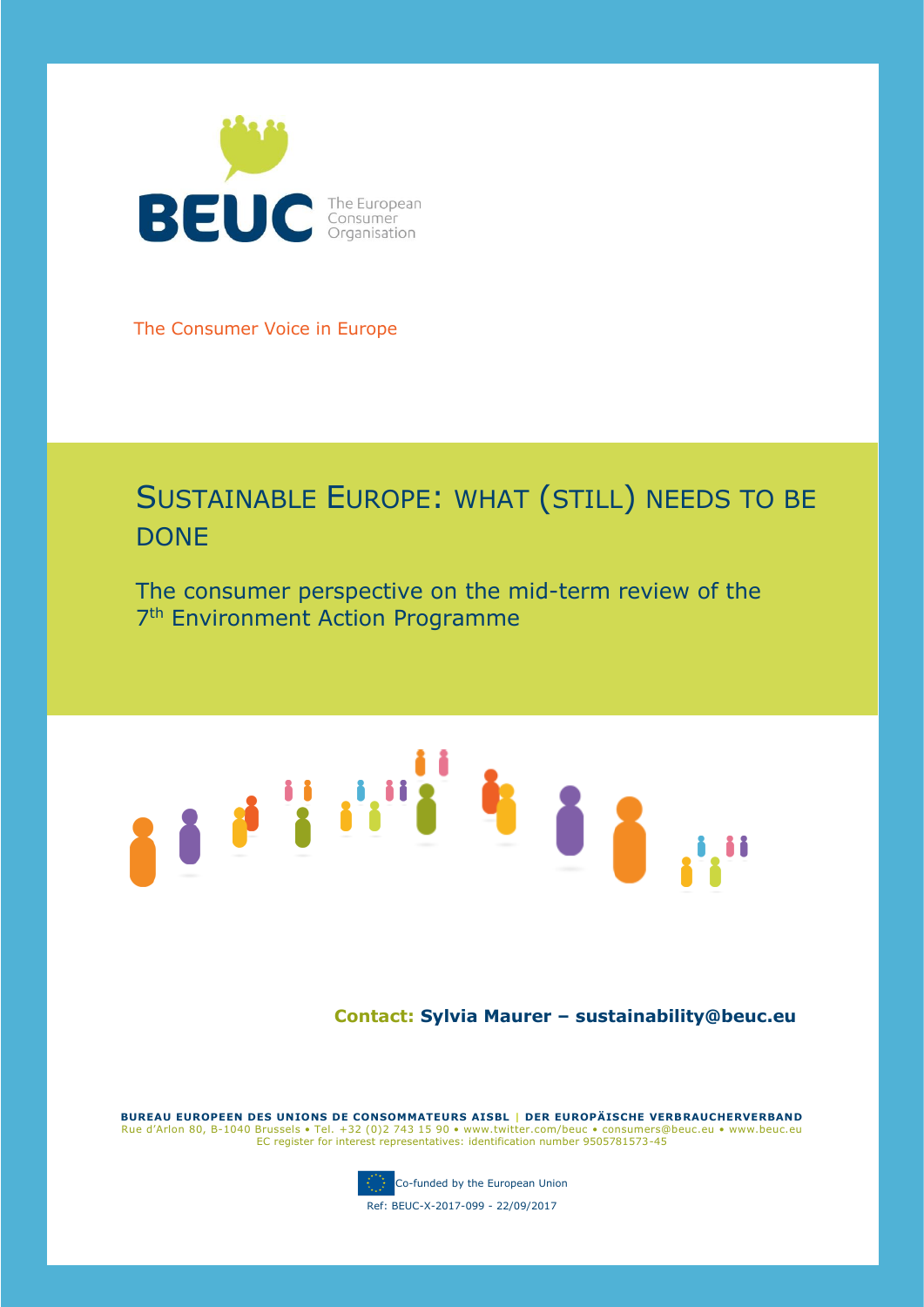

# Why it matters to consumers

A preserved environment is a precondition to consumers' health, well-being and high quality of life. Environment and climate policies have delivered substantial benefits for European consumers over the past 40 years, such as cleaner bathing water and better waste management. However, Europe faces today considerable environmental challenges<sup>1</sup>. Consumers are mostly concerned by the pollution of air and water, the amount of waste and the depletion of natural resources. The impact on health of chemicals used in everyday consumer products is also a source of serious concern<sup>2</sup> .

More action is therefore needed at the political level, by the industry and on the consumers' side to slow down and revert this destructive trend.

# **Summary**

The European Parliament is to assess the implementation of the 7<sup>th</sup> Environment Action Programme (EAP) 2014-2020, "Living well, within the limits of our planet". In this paper, BEUC gives recommendations on where more action should be taken. We focus on t**ransport, energy, sustainable consumption and production, and chemicals.** 

- 1. While the  $7<sup>th</sup>$  EAP flags the most pressing environmental and health problems, its **implementation needs to be improved.**
- 2. In the transport area, the pending **reform of type approval and market surveillance** rules needs to be finalised to ensure that car emissions will reliably be tested before cars are sold. The EU needs also to adopt additional ambitious limit value for  $CO<sub>2</sub>$  emissions and to better inform consumers about such emissions.
- 3. While the **Energy Union** has great potential to make energy markets more sustainable, we believe that **more ambition** will be needed on setting binding energy efficiency targets. Better rules are also needed to ensure that consumers who invest in renewables will enjoy security of investments.
- 4. **The EU urgently needs to lower exposure of consumers to harmful chemicals.** More action is needed to tackle the cocktail effect, to lower exposure to hormone disrupters, to ensure safe use of nanomaterials and to improve consumer information about chemicals in products.
- 5. While we strongly welcome the renewed mandates for Ecodesign and the EU Ecolabel as well as the recent reform of the Energy Label, more action needs to be done to implement these tools with ambitious product policies. More action will also be needed on resource efficiency, product durability and reparability.
- 6. **The financial system needs to become more sustainable** from an economic, social and environmental perspective.

<sup>1</sup> <sup>1</sup> European Environment Agency (2015): SOER 2015 - The European environment — state and outlook 2015. A comprehensive assessment of the European environment's state, trends and prospects, in a global context[. https://www.eea.europa.eu/soer](https://www.eea.europa.eu/soer)

Eurostat (2014): Attitudes of European citizens towards the Environment, Special Eurobarometer 416, [http://ec.europa.eu/commfrontoffice/publicopinion/archives/ebs/ebs\\_416\\_en.pdf](http://ec.europa.eu/commfrontoffice/publicopinion/archives/ebs/ebs_416_en.pdf)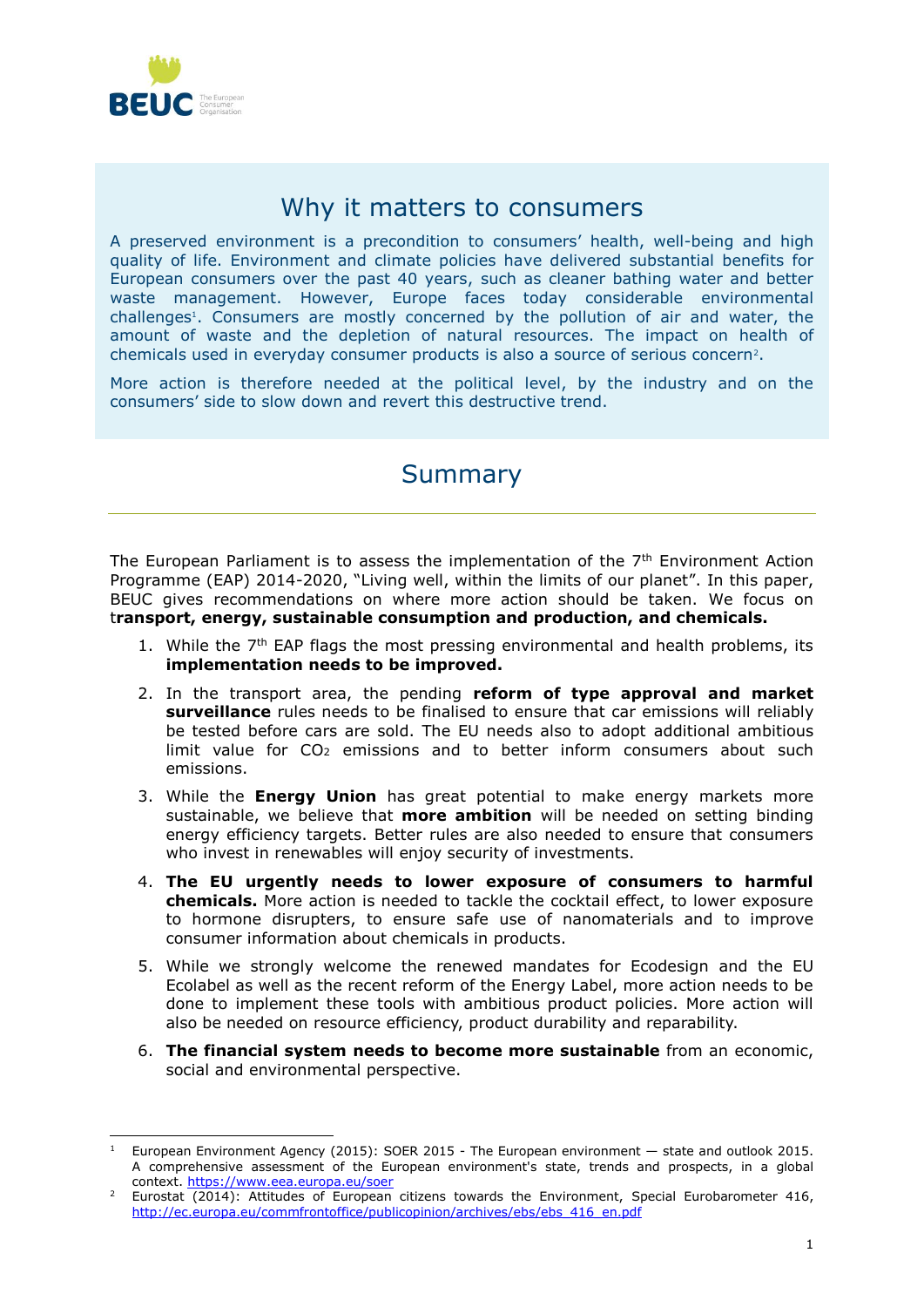# **1. Introduction**

The European Parliamentary Research Service has launched a targeted stakeholder survey on the implementation of the 7<sup>th</sup> Environment Action Programme 2014-2020 (7<sup>th</sup> EAP).

The survey will inform the Committee on the Environment, Public Health and Food Safety (ENVI) of the European Parliament about the implementation of the Programme. Stakeholders' opinions will constitute a major input for assessing the progress made half way through towards the achievement of the core thematic objectives of the  $7<sup>th</sup>$  EAP and whether the EU and its Member States are on track to achieve those objectives by 2020.

The assessment will be carried out by the ENVI Committee within the framework of a special 'implementation report' that is to be discussed in late 2017. Given the large scope of the  $7<sup>th</sup>$  EAP, the results of the survey would also support the ENVI Committee in its various activities in the policy fields under its realm.

BEUC welcomes the opportunity to give input to this review as we consider the  $7<sup>th</sup>$ Environment Action Programme a key strategy for consumers. Not only does it protect consumers from environmental pollution, climate change and harmful chemicals, but it also allows them to make informed purchase decisions.

Rather than giving input to the standardised questionnaire, BEUC outlines below how we assess progress and where further action has to be undertaken by 2020. We hope that the European Parliament will take our analysis into account when advising the European Commission on where further action has to be taken. We also urge the EU institutions to pay extra attention to the findings of the European Environment Agency (EEA) with regard to the state and outlook of the environment when designing policies.

## **2. General comment on achievements and challenges**

The 7th Environment Action Programme 2014 – 2020 "Living well, within the limits of our planet" is a key European strategic document. It outlines a vision on what the EU needs do to ensure natural capital protection, foster the transition towards a resource-efficient and low-carbon economy and safeguard people from environmental health risks.

The European Environment Agency is in charge of monitoring the state of the environment and to monitor the implementation of the  $7<sup>th</sup>$  EAP. We agree with key findings outlined in the "State of the Environment 2015 report" as well as the "Environmental indicator report 2016" 3:

- Ambitious environmental policies have brought about major improvements for consumers in the past 40 years such as cleaner bathing water, air quality and better waste management. However, we are far from living well within the limits of our planetary boundaries. Every year humanity uses up their allowances of key resources such as water, clean air and soil earlier than in previous years. It means **we are using much more than what the planet has to offer**. Even though the EEA identified in several areas an encouraging trend on a short-term basis (5- 10 years), the 20+ year outlook shows a mixed picture. It is even likely that the deteriorating trends dominate. It is very alarming that **in no area that the EEA monitors, the improving trends dominate in a 20+ years' perspective.**
- With regard to achieving policy targets it seems likely that some important ones such as energy efficiency will be met by 2020. However, for most targets progress

<sup>-</sup>European Environment Agency (2016): Environmental indicator report 2016. In support to the monitoring of the 7<sup>th</sup> Environment Action Programme,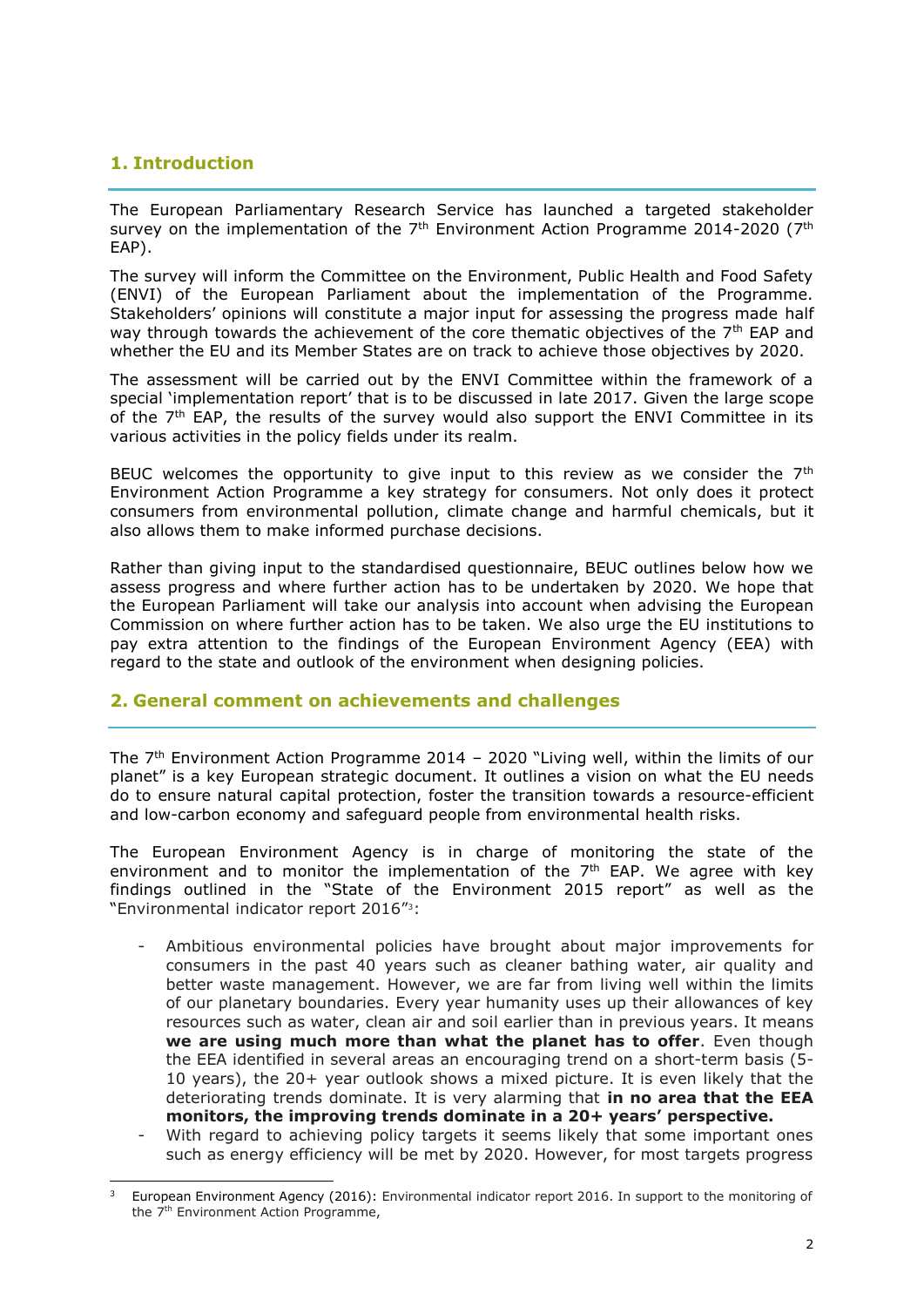is modest and **there is a risk that many targets will not be met**. The level of ambition of existing environmental policies may therefore be inadequate to achieve the EU's long-term environmental protection and climate change goals. In particular current greenhouse gas reductions are insufficient to bring the EU close towards its 80-90% reduction target by the year 2050.

# **EEA's "State of the Environment 2015 Report": an indicative summary of environmental trends<sup>4</sup>**

|                                                           | trends | 5-10 year 20+ years<br>outlook | <b>Progress</b><br>to policy<br>targets |  |  |
|-----------------------------------------------------------|--------|--------------------------------|-----------------------------------------|--|--|
| Protecting, conserving and enhancing natural capital      |        |                                |                                         |  |  |
| Terrestrial and freshwater biodiversity                   |        |                                |                                         |  |  |
| Land use and soil functions                               |        |                                | No target                               |  |  |
| Ecological status of freshwater bodies                    |        |                                | ⊠                                       |  |  |
| Water quality and nutrient loading                        |        |                                |                                         |  |  |
| Air pollution and its ecosystem impacts                   |        |                                |                                         |  |  |
| Marine and coastal biodiversity                           |        |                                | ⊠                                       |  |  |
| Climate change impacts on ecosystems                      |        |                                | No target                               |  |  |
| Resource efficiency and the low-carbon economy            |        |                                |                                         |  |  |
| Material resource efficiency and material use             |        |                                | No target                               |  |  |
| Waste management                                          |        |                                |                                         |  |  |
| Greenhouse gas emissions and climate change<br>mitigation |        |                                | ⊡/⊠                                     |  |  |
| Energy consumption and fossil fuel use                    |        |                                | ☑                                       |  |  |
| Transport demand and related environmental<br>impacts     |        |                                | п                                       |  |  |
| Industrial pollution to air, soil and water               |        |                                | □                                       |  |  |
| Water use and water quantity stress                       |        |                                | ⊠                                       |  |  |
| Safeguarding from environmental risks to health           |        |                                |                                         |  |  |
| Water pollution and related environmental<br>health risks |        |                                | ☑/□                                     |  |  |
| Air pollution and related environmental health<br>risks   |        |                                |                                         |  |  |
| Noise pollution (especially in urban areas)               |        | N.A.                           |                                         |  |  |
| Urban systems and grey infrastructure                     |        |                                | No target                               |  |  |
| Climate change and related environmental<br>health risks  |        |                                | No target                               |  |  |
| Chemicals and related environmental health risks          |        |                                | $\square/\boxtimes$                     |  |  |

| Indicative assessment of trends and outlook | Indicative assessment of progress to<br>policy targets |                                                         |
|---------------------------------------------|--------------------------------------------------------|---------------------------------------------------------|
| Deteriorating trends dominate               |                                                        | Largely not on track to achieving key<br>policy targets |
| Trends show mixed picture                   |                                                        | Partially on track to achieving key<br>policy targets   |
| Improving trends dominate                   |                                                        | Largely on track to achieving key<br>policy targets     |

<sup>4</sup> Source: Adapted from EEA SOER 2015 report, [https://www.eea.europa.eu/soer-2015/synthesis/report/0c](https://www.eea.europa.eu/soer-2015/synthesis/report/0c-executivesummary)[executivesummary](https://www.eea.europa.eu/soer-2015/synthesis/report/0c-executivesummary)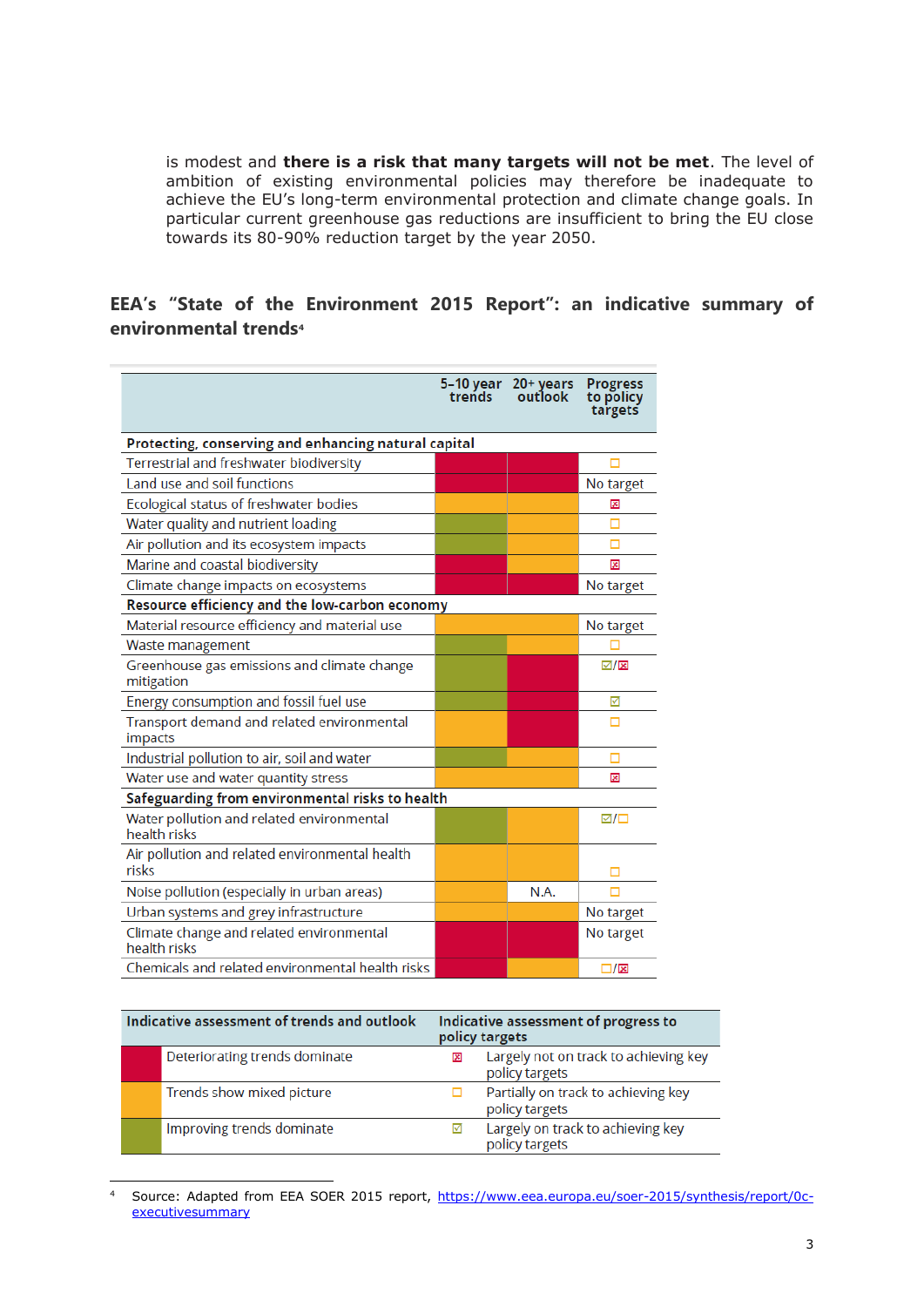BEUC considers that the nine objectives of the programme are relevant to current needs in the fields of environment and climate change. Regarding the areas we work on, the  $7<sup>th</sup>$ Environment Action Programme is of highest significance for energy, transport, chemicals and sustainable product policy.

We cannot give an overall appreciation from 'no' to 'strong' influence as ratings differ substantially in the different sectors. However, **we believe that the 7th EAP remains in all areas behind its potential to profoundly**. Progress is often hindered by poor political will or negative influence from other political agendas such as industrial and international trade policies. Another severe shortcoming is a lack of enforcement of EU legislation at national level<sup>5</sup>.

Concrete examples of these drawbacks are the following:

- The EU's focus on "trade first" has had detrimental effects on other policies, such as the EU chemicals policy<sup>6</sup>.
- The BREXIT referendum and the Better Regulation Agenda have long delayed pending measures on Ecodesign and Energy Labelling. Under this influence, also the scope for future work and the level of ambition have been lowered compared to when the 6<sup>th</sup> EAP was implemented.
- There is insufficient action at all political levels (EU, Member States and regional) around the Dieselgate scandal to achieve cleaner air from transport.
- There is a lack of political will in the Commission and among Member States to reform the  $CO<sub>2</sub>$  car label to better inform consumers about the real fuel consumption of their cars.
- There was a temporary missing support from high level European Commission officials for the EU Ecolabel. This raised concerns among consumer and environmental NGOs about the future of the scheme. In addition, a delay in the REFIT process also significantly delayed good initiatives to make the scheme even stronger.

There is a political fight about the right approach to reform the Energy Efficiency Directive among different parties of the European Parliament. Some Member States are lacking political will to adopt a binding 40% energy efficiency target for 2030.

- Market surveillance of car emissions, limit values for chemicals in consumer products and energy efficiency requirements for products are missing or ineffective.

<sup>1</sup> <sup>5</sup> For a more detailed overview see also BEUC's interim assessment of the Juncker Commission (2017), [http://www.beuc.eu/publications/two-and-half-years-juncker-commission-consumer-performance](http://www.beuc.eu/publications/two-and-half-years-juncker-commission-consumer-performance-check/html)[check/html.](http://www.beuc.eu/publications/two-and-half-years-juncker-commission-consumer-performance-check/html)

See Stéphane Horel and Corporate Europe Observatory, A Toxic Affair: How the Chemical Lobby Blocked Action on Hormone Disrupting Chemicals, May 2015. [http://corporateeurope.org/sites/default/files/toxic\\_lobby\\_edc.pdf](http://corporateeurope.org/sites/default/files/toxic_lobby_edc.pdf)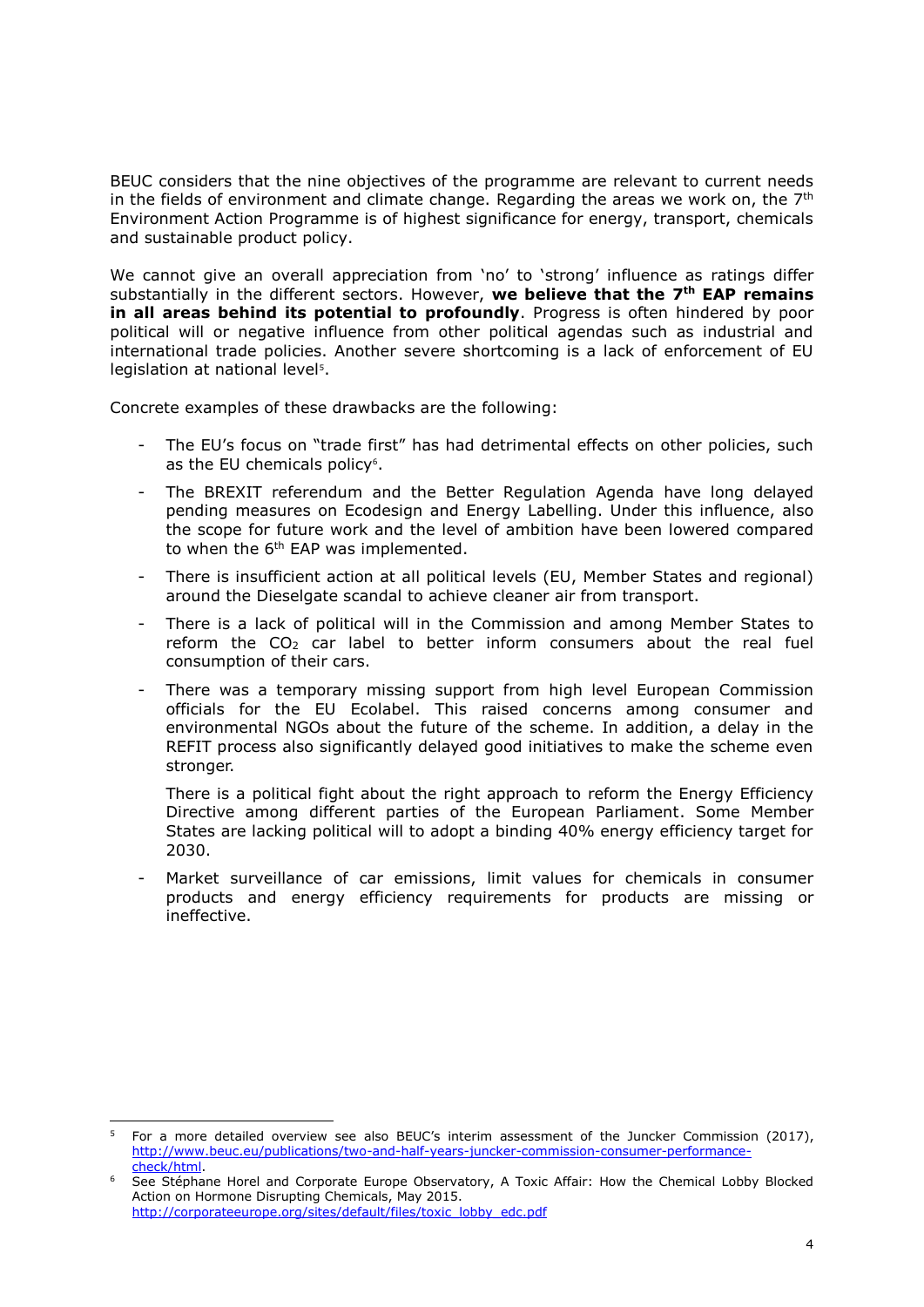This multitude of factors demonstrates that the EU is far from heading towards a more integrated approach to address persistent environmental and health challenges. It is likely that current governance approaches are inadequate to fix such drawbacks<sup>7</sup>.

The 7<sup>th</sup> EAP serves nonetheless as a strategic guidance document and raises awareness on priority areas. It makes also a high contribution to hold the EU and Member States accountable for their (non-)action. This means that in areas where progress has been achieved, it is unlikely that this would have happened without the  $7<sup>th</sup>$  EAP.

The 7th EAP is however somewhat less successful as a tool for implementation and for increasing the predictability of EU policy-making. As mentioned above, the influence of vested corporate interests on EU and Member States policymaking is strong and leads to non-coherent or unambitious outcomes. Consumers suffer considerably from negative health effects of air pollution and chemicals. Unfortunately, transport, chemicals and sustainable product policies are the areas where the programme faces most challenges of implementation.

The  $7<sup>th</sup>$  EAP outlines a long-term vision for developing policies in the field of the environment and climate change. However, it is likely that neither the EU nor Member States will meet the programme's objectives by 2020. The outlined problems related to nature conservation, resource efficiency, pollution and climate change will therefore remain key concerns beyond the year 2020. To turn the tide, much more action needs to be taken by 2020 but also a follow-up programme post-2020 is instrumental to achieve continuity.

#### **In this sense, BEUC calls for the development of an 8th Environment Action Programme to cover the time after 2020. Simultaneously, BEUC insists that more efforts have to be urgently taken to fully implement the 7th EAP as soon as possible.**

As the outcome of the  $7<sup>th</sup>$  EAP implementation is mixed across sectors, we give sectorspecific comments below.

# **3. Transport**

1

Transport must be the priority sector for additional action. While emissions from transport are still increasing, the transition to low carbon transport is essential to achieve all objectives of the 7<sup>th</sup> EAP.

More action in this area is crucial as according to [WTO data,](http://www.who.int/phe/health_topics/outdoorair/databases/cities/en/) a majority of urban dwellers are constantly exposed to excessive levels of air pollution. Such exposure leads to severe chronic diseases and premature death.

A major drawback to progress in this area is linked to the **Dieselgate scandal**. It has been uncovered since 2015 that many car manufacturers use defeat devices which switch off the exhaust gas treatment when cars are used on the road<sup>8</sup>.

In reaction to the scandal, the EU has proposed new legislation that would tighten type approval and market surveillance. It is currently discussed between the European Commission, the European Parliament and the Council. However, much more action needs to be taken such as the introduction of lower limit values in legislation to further reduce emissions. It is important to emphasise that this will lead to economic benefits for consumers due to lower fuel costs during the use phase.

<sup>7</sup> See also European Environment Agency (2015): SOER 2015 - The European environment — state and outlook 2015. A comprehensive assessment of the European environment's state, trends and prospects, in a global context. [https://www.eea.europa.eu/soer.](https://www.eea.europa.eu/soer)

<sup>8</sup> Defeat devices recognise when cars are tested in a laboratory on their emissions levels and they switch the care into a cleaner mode during the test to easily get a type approval of that car even though the emission standards are not met under real life conditions.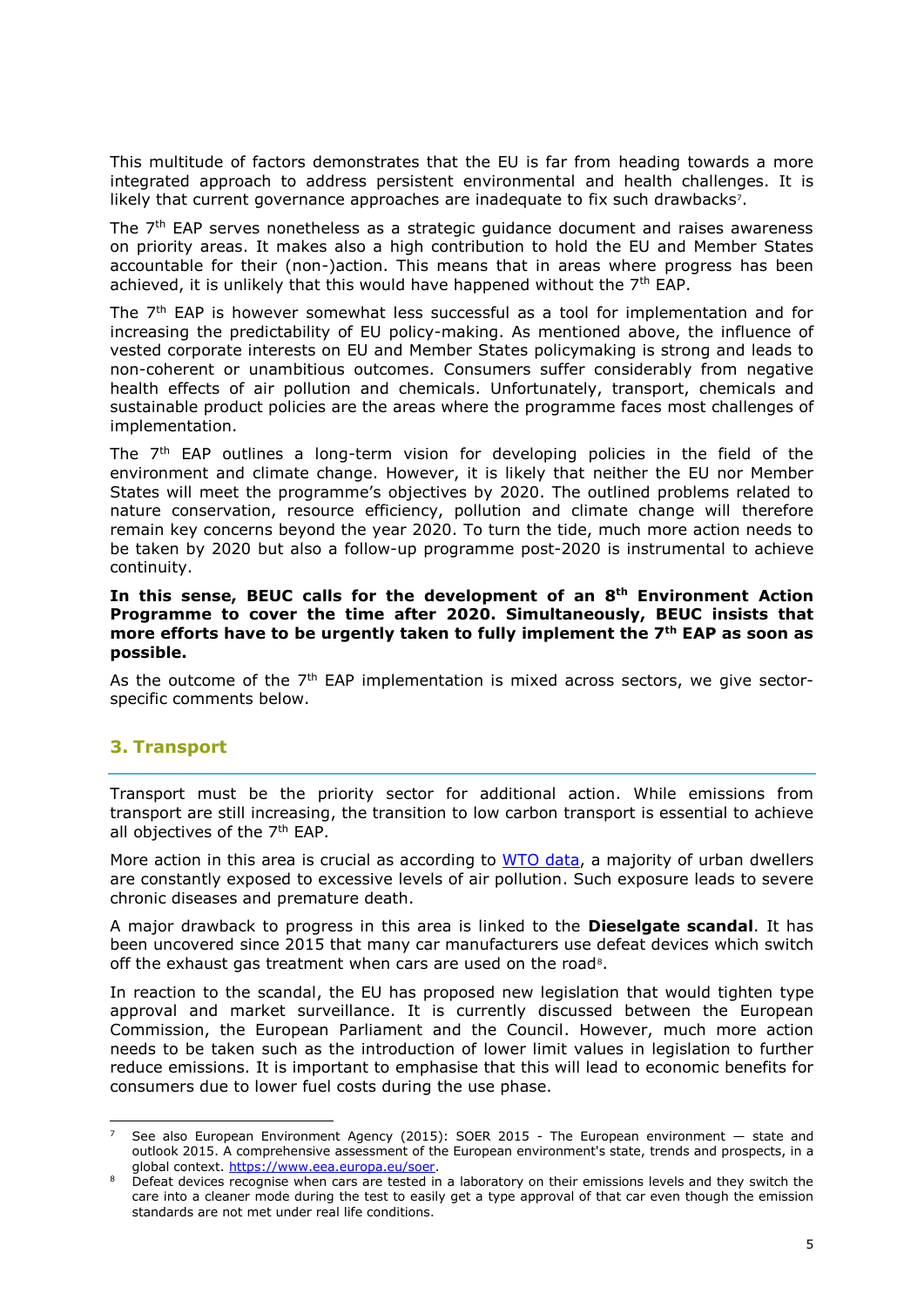BEUC has also published figures which demonstrate that in the coming years electric vehicles will become the most cost effective solution for consumers<sup>9</sup>. Based on this research we are confident that electric vehicles will become economically more attractive to consumers than conventional ones by 2022. However, we would welcome more research from the EU side to better understand how EU-wide decarbonisation measures would impact car prices.

#### **What we need to succeed:**

-

#### **1. An ambitious legislative package on low emissions cars**

- $\triangleright$  The EU must adopt fuel saving, CO<sub>2</sub> reducing targets for new cars of 75g CO<sub>2</sub>/km or lower for 2025, and 50g  $CO<sub>2</sub>/km$  or lower for 2030.
- $\triangleright$  The Commission should also explore the potential of adopting more ambitious and real world air pollutant limits for cars (e.g. a Euro 7 limit).
- ➢ Targets must be rigorously assessed using laboratory (WLTP) and real world driving tests.
- $\triangleright$  Targets must be cost-efficient and use vehicle size rather than mass to determine emission levels.
- ➢ Production incentives should focus on those cars that can achieve the largest reductions in air pollutants.
- ➢ The EU must collectively ensure the deployment of charging points for alternatively powered cars between 2020 and 2030.
- $\triangleright$  EU car labelling rules must be reformed in order to better inform consumers.

## **2. A stricter legal framework for type approval and market surveillance**

- ➢ The EU must play a **stronger oversight role** with passenger cars, for example through conducting market surveillance activities and by evaluating the harmonisation of rules implemented across Europe.
- ➢ There should be significant **quantifiable targets for the number of compliance tests** conducted across the EU for both production and in-use vehicles.
- ➢ **If the results of conformity tests differ significantly from the type approval vehicles, the manufacturers should revise their claims accordingly**. Furthermore, they should be fined if wrongdoing is discovered and ultimately be liable for any consumer damage.
- ➢ **A greater level of independence** in the type approval process must be ensured, and any potential conflict of interest between car makers, national authorities and private test labs eliminated.
- ➢ **Greater transparency** of type approval and market surveillance practices must be ensured by providing access to vehicle test results and by reporting activities and decision making surrounding recalls. Effective penalties must apply for all forms of non-compliance, including the provision of misleading fuel consumption figures to consumers and the use of defeat devices that lower emission values for test purposes.

<sup>9</sup> <http://www.beuc.eu/publications/future-fuel-efficient-cars-set-boost-consumer-savings-study-shows/html>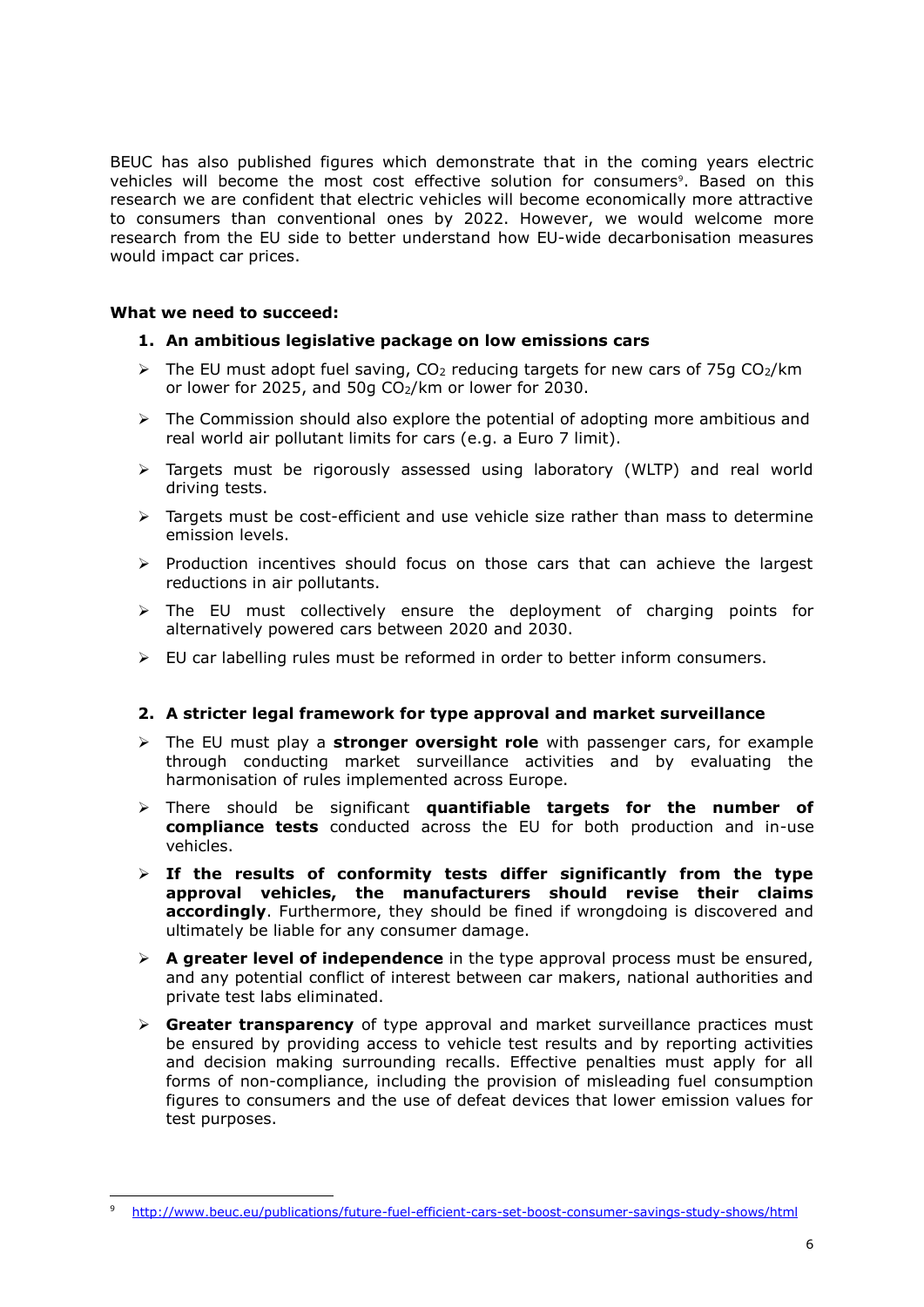# **4. Energy efficiency and clean energy policies**

The Energy Union and related policies can enable, if well designed, major progress towards a more sustainable energy system. The 'Clean Energy for All Europeans' package launched by the European Commission last November can greatly benefit consumers and the environment. Its main goals are to put energy efficiency first, achieve global leadership in renewable energies and provide a fair deal for consumers. As the negotiations around this package are ongoing, we outline our most important demands to improve the package. We also urge the European Parliament to take them into account when negotiating the package and when assessing the implementation of the  $7<sup>th</sup>$  EAP.

#### **What we need to succeed with regard to energy efficiency:**

- **A 40% increase in EU energy efficiency** by 2030 through EU and national binding energy efficiency targets.
- <sup>-</sup> **Energy savings** through the extension of obligation schemes<sup>10</sup> beyond 2020.
- **Closed loopholes with regard to transport and renewables.** The transport sector should be included in the calculation of energy saving obligations. Member States should not be able to include the renewable energy generated in buildings to meet their energy savings requirements.
- **Energy efficiency measures** that are cost-effective, monitored and steered towards households affected by energy poverty.
- **An analysis of the costs and benefits of heating, cooling and hot water meters**. These meters should be implemented only with consumer consent, and consumers' privacy should be protected.
- **Easy access for consumers to accurate information on their building's energy performance** through improved certificates. Information about the smart features of a building should be designed in a user-friendly format.
- **Interoperable charging points for electric cars.** They would help avoid a lockin effect in order to make it easy for consumers to charge their electric cars. The roll out of the necessary infrastructure should be faster.

#### **Conditions to create clean energy markets for consumers:**

- **Ensure energy services are affordable for all and guarantee consumers can easily navigate the energy market** through transparent and easily comparable offers, clear contracts, accurate bills in a user-friendly format. There should also be easy access to independent, impartial and accredited comparison tools which allow a comparison of the current contract with other contracts and include additional information on offers. Switching suppliers should be smooth and faster without any fees. Doorstep selling in the energy sector should be banned and people's privacy must be protected.
- **Modernise the consumer rights framework to support consumers' participation in flexible electricity markets**. The existing consumer protections should be extended to all third party intermediaries, including new generation energy service providers such as aggregators. These service providers should for instance regularly provide information on the load curtailed and

<sup>1</sup> <sup>10</sup> Under the Energy Efficiency Directive, EU countries must set up an energy efficiency obligation scheme. This scheme requires energy companies to achieve yearly energy savings of 1.5% of annual sales to final consumers.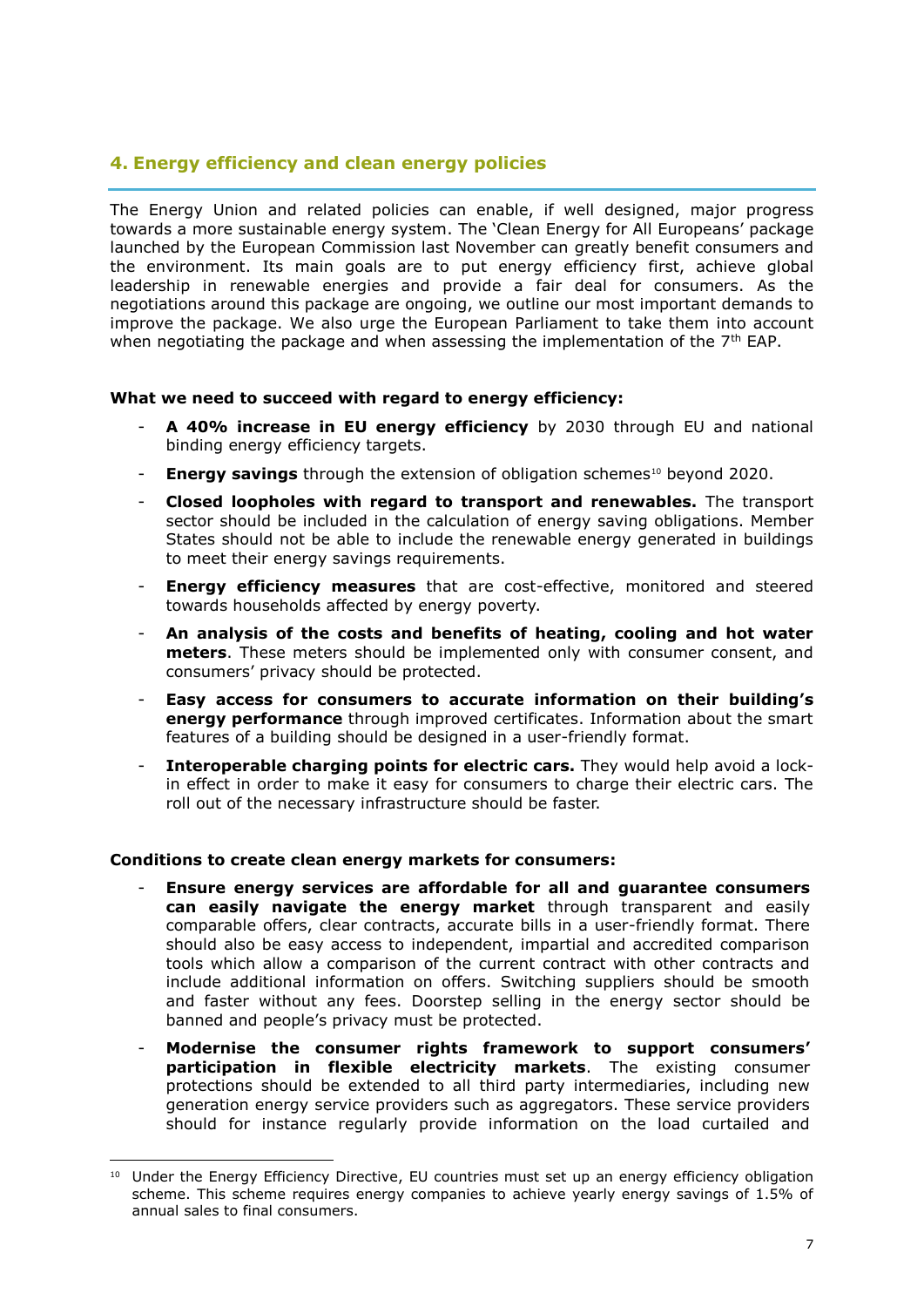dynamic price contracts should include clear explanations about the financial risk of such contracts. The market should incentivise consumers that are willing and able to engage in demand-side flexibility schemes so that they save on their energy bills. Those who do not participate should not be penalised.

- **Enable consumers to engage in the energy market** by making it easy for those consumers who are interested in producing their own electricity to install self-generation technologies, access the grid and be able to sell excess electricity that they do not consume. They should be able to consume electricity they produce in-house without any burden. Tenants should also be enabled to engage in renewables.
- **Ensure effective market surveillance and dispute resolution** by reinforcing powers and enlarging the monitoring duties of regulators to respond to new challenges. Such hurdles, resulting from new technologies, new services and possible cross-sectoral issues, will require cooperation among regulatory authorities and dispute resolution bodies across sectors. Since roles of current market players are changing and new actors will enter the market, a strong regulatory oversight is necessary.

# **5. Chemicals**

One of the major priorities for the EU should be that its citizens live in a non-toxic environment. To do so, it is of particular importance to tackle chemicals in consumer products, to prevent negative health effects from endocrine disruptors and to ensure nanomaterials are safe.

All available evidence points to the urgent need to reduce environmental pollution: chronic and severe diseases attributable to chemicals exposure such as cancer, cardiovascular diseases, fertility problems, obesity and allergies are on the rise in the EU. Harmful chemicals are found in many products consumers come in very close, frequent and prolonged contact with, such as clothes, kitchen tools, toys, cosmetics, and the list goes on. Chemical pollutants are further widespread in the air we breathe, the food we eat and the water we drink.

The long-term impact of this ubiquitous exposure is not fully understood. Scientists however increasingly link certain synthetic chemicals to a range of chronic and severe diseases such as obesity, cardiovascular diseases, cancer, diabetes and infertility. In the EU, the cost alone of exposure to endocrine disrupting chemicals (EDCs) – a diverse group of substances which can disrupt the hormonal system – has for example been [estimated](https://www.ncbi.nlm.nih.gov/pmc/articles/PMC4399291/) at  $E157$  billion or 1.23 percent of gross domestic product – per year.

When moving towards a circular economy, the manufacture of consumer goods will be based more and more on closed material cycles. Thus it will be important to make sure that chemicals present in today's products will not be re-injected into new products and pose a threat to consumers' health and the environment. The EU therefore must ensure that there will be no loopholes between its chemicals, waste and product legislations. We see an urgent need to 'detoxify' the circular economy as a precondition to ensure consumers' health and trust in the value of recycled goods.

Despite the pressing needs for improvement that have been specified very clearly in the 7<sup>th</sup> EAP, BEUC deplores the Commission's approach to chemicals policy lacks action and ambition. Some advances in tackling harmful chemicals have been made in recent years. Yet, overall, the pace on achieving the goals set out in the  $7<sup>th</sup>$  EAP remains slow.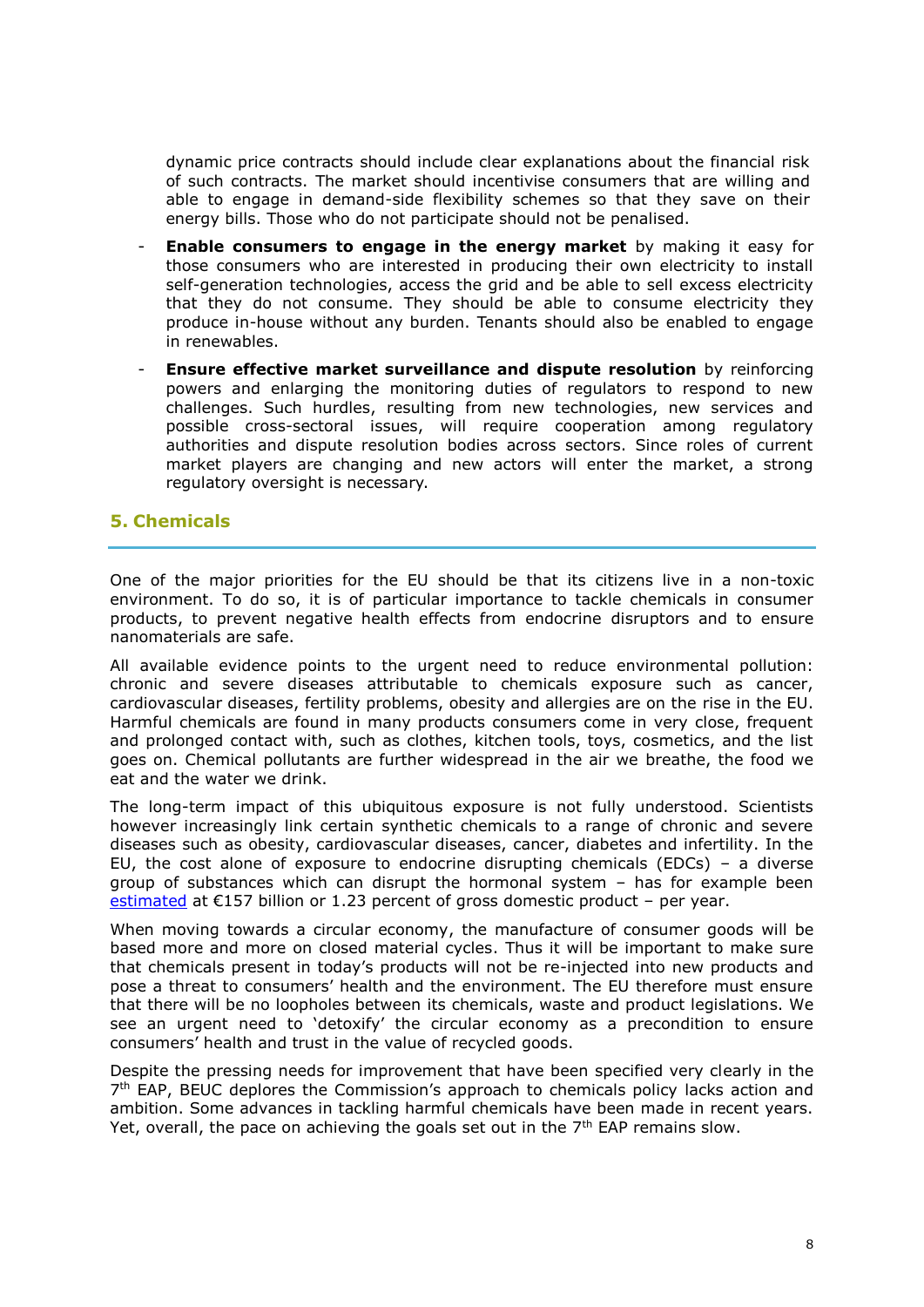#### **5.1. Adressing combination effects of chemicals**

EU laws do not consider or regulate the cumulative chemicals exposure from daily use of multiple consumer products, i.e. the 'cocktail effect'. Instead, the current EU approach to risk assessment tends to evaluate exposure and safe use on a chemical-by-chemical basis. However, outside of the laboratory we are always exposed to multiple chemicals simultaneously, and it is therefore necessary to assess the combined effects of cooccurring chemicals.

More research and funding is needed to support mixture testing and to better assess how cumulative exposure impacts consumers and the environment.

#### **What we need to succeed:**

In its 2012 Communication on Combination effects of Chemicals, the Commission committed to develop by June 2014 technical guidelines to promote a consistent approach to the assessment of priority mixtures. This has not happened. We therefore urge the Commission to publish as soon as possible guidance documents promoting an integrated and coordinated assessment across all relevant EU laws.

REACH in particular should require industry to take account of possible combination effects in their registration dossiers. Testing requirements should further be updated to fully assess the impact of total chemicals exposures and of cumulative impacts, corresponding to the reality of our exposure.

#### **5.2. Endocrine disrupting chemicals**

Endocrine disrupting chemicals (EDCs) are in theory regulated by several EU laws. In practice, however, implementation of these laws falls short as the EU still lacks concrete criteria that define what an 'endocrine disruptor' is<sup>11</sup>. Moreover, current risk evaluation methods largely overlook a chemical's possible endocrine disrupting properties. As a result, EDCs escape regulatory control despite the urgent need to reduce consumer exposure.

A new EDC strategy should increase support for research to address data gaps and to develop a better understanding of thresholds and low-dose adverse effects. BEUC calls in particular for initiatives that will achieve a better scientific understanding of the effects of exposures during critical windows of development such as foetuses and young children.

#### **What we need to succeed:<sup>12</sup>**

1

A renewed political commitment to reduce consumer exposure to EDCs is urgent. The possible public health implications of EDC exposures and the uncertainties in risk assessment underscore the need to respond to early warning signals and to replace EDCs with safer alternatives whenever possible. **BEUC calls on EU leaders to draw up an ambitious agenda on regulating EDCs in all consumer goods with clear objectives and observable deadlines.**

<sup>&</sup>lt;sup>11</sup> While criteria for pesticides have been adopted in the Standing Committee on Plants, Animals, Food and Feed (SCoPAFF) in July 2017 and a vote in the EU Standing Committee on Biocidal Products is expected to take place in autumn 2017, the final criteria have not yet been adopted and can therefore currently not yet be applied.

<sup>&</sup>lt;sup>12</sup> For detailed proposals on how the EU can reduce consumer exposure to EDCs, see BEUC, Hormone-Disrupting Chemicals: When Will The EU Act Against These Everyday Toxicants? July 2016. [http://www.beuc.eu/publications/beuc-x-2016-077\\_beuc\\_regulation\\_of\\_edcs.pdf](http://www.beuc.eu/publications/beuc-x-2016-077_beuc_regulation_of_edcs.pdf)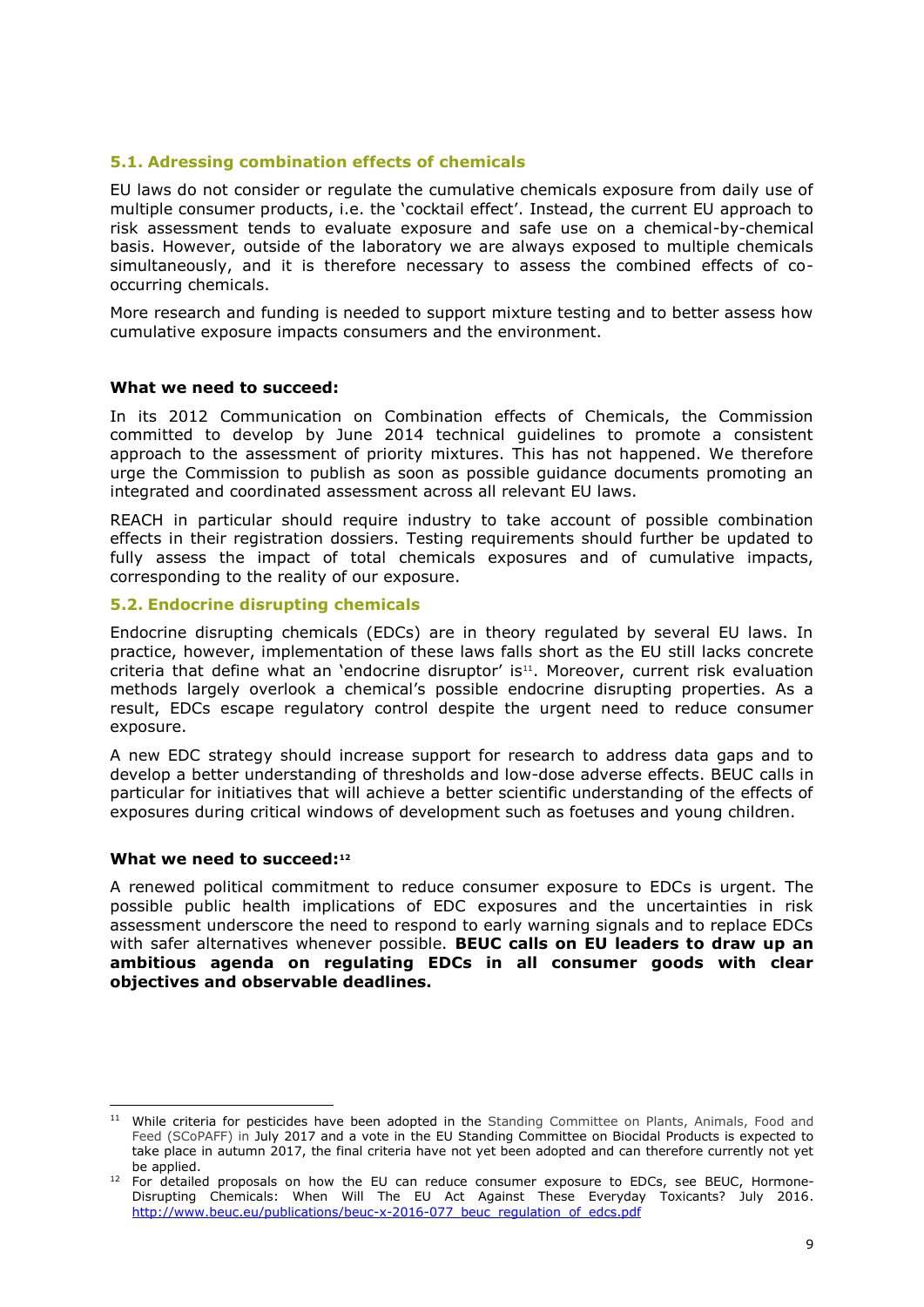A precautionary approach should be applied in all consumer-relevant legislation to reduce exposure to EDCs. This approach needs to include overarching principles on how to reduce EDC exposures, combined with targeted strategies for all product categories, from cosmetics to food contact materials, textiles and toys. Where health concerns are raised in one sector or for one product, it should automatically trigger risk evaluation across legislative 'silos'. This would help to fully assess the impact of cumulative exposures and to ensure swift action in the absence of scientific certainty. The EU should systematically make industry responsible for providing sufficient evidence to demonstrate safety.

#### **5.3. Nanomaterials**

Nanomaterials are different from their bulk counterparts. They are specifically engineered to exploit the novel properties deriving from their size. The European Commission's 2012 Second Regulatory Review on Nanomaterials considers that some could be hazardous, whilst others may be safe. Therefore, as for every other chemical substance placed on the EU market **nanomaterials need to undergo a thorough risk assessment** including an assessment of the potential risks deriving from their novel properties. Current EU legislation however does not guarantee that all nanomaterials on the market are safe by being assessed separately from the bulk form of the substance.

We call for prioritising research towards safety, health and environmental risks of nanomaterials, which could then be used to improve risk assessment procedures. We also believe that wider public consultations on research needs of European citizens would allow scientific institutions in helping to meet public policy objectives for science and the welfare of society. It would also increase public confidence in, and understanding of, research programmes and the use of research findings in policy-making. Moreover, wider public consultations would shed light on how consumers engage with scientific developments which can impact their everyday lives, such as nanotechnologies.

#### **What we need to succeed:**

-

The REACH regulation should be revised to adequately regulate nanomaterials. As a first measure, it is paramount that the REACH annexes are updated and guidance documents developed ahead of the 2018 registration deadline. However, an adaptation of the annexes of REACH alone is insufficient. The EU needs to introduce a definition of nanomaterials, a provision to ensure that nanomaterials are considered as new substances to be registered independently of any corresponding bulk substances, and lower tonnage thresholds. In parallel, a compulsory nano-register needs to be implemented at the EU level to ensure transparency for consumers and traceability of nanomaterials in the supply chain<sup>13</sup>.

#### **5.4. Tackling chemicals in articles (textiles, cosmetics, etc.)**

Robust chemical provisions are largely non-existent for many consumer products. Overlooked areas include products releasing toxic emissions in indoor air, clothing and other consumer textiles, child use and care articles, personal protective equipment, furniture, car interiors, etc. REACH at present does not compensate for these gaps as 'articles' – particularly imported ones – are barely covered under REACH. Moreover, current EU chemicals-related legislation too often fails to set thresholds and when they exit, these thresholds lack ambition. For example, the Toy Safety Directive falls short of adequately protecting children since it does not cover endocrine-disrupting chemicals or sensitizers other than allergenic fragrances. Meanwhile, requirements for carcinogenic mutagenic and reprotoxic substances are not strict enough. Finally, enforcement of EU consumer and chemicals-related laws in Member States remains inadequate.

<sup>&</sup>lt;sup>13</sup> For details, see European NGOs position paper on the regulation of nanomaterials. April 2014. [http://www.beuc.eu/publications/beuc-x-2014-024\\_sma\\_nano\\_position\\_paper\\_caracal\\_final\\_clean.pdf](http://www.beuc.eu/publications/beuc-x-2014-024_sma_nano_position_paper_caracal_final_clean.pdf)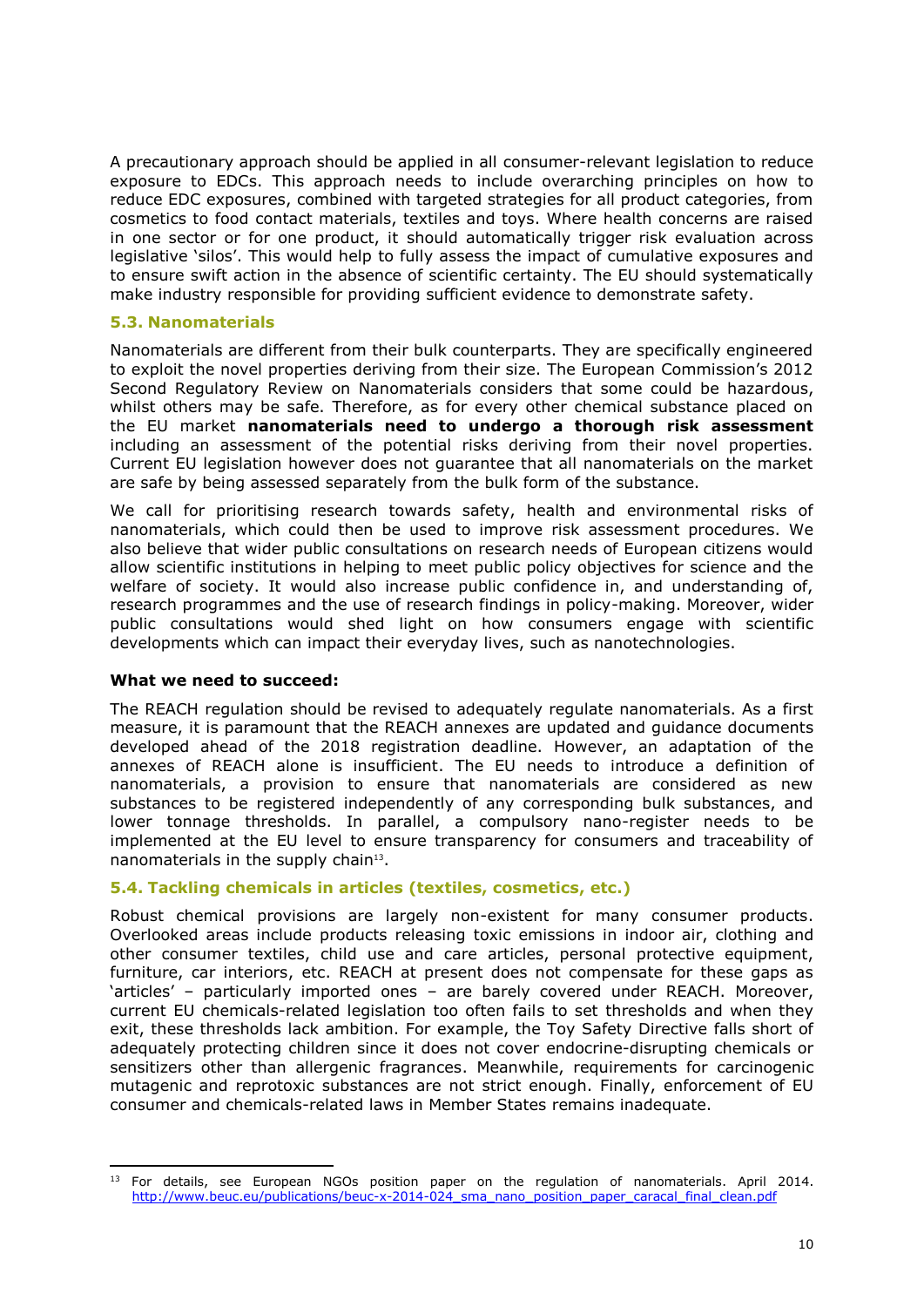#### **What we need to succeed:**

BEUC urges the Commission to review, and where needed strengthen, all consumer relevant legislation to ensure that robust chemical controls are in place. We see in particular a need to strengthen requirements on chemicals in the Toy Safety Directive and under the Regulation on Food Contact Materials. The EU must also consider a product-specific approach to tackle chemicals in textiles.

We further call on EU decision-makers to extend the REACH authorisation requirement to Substances of Very High Concern (SVHC) present in imported articles. This would close a major gap in current legislation by imposing the same strict requirements on domestic articles as on imported ones. As a result, all companies operating in the European Economic Area would be on an equal footing. In parallel, we also encourage EU decisionmakers to make the REACH restriction process less burdensome and to extend REACH Article 68.2 to cover all substances fulfilling the SVHC criteria.<sup>14</sup> A clear deadline for this exercise is required to guarantee that current loopholes are closed without delay.

The interface between REACH and the General Product Safety Directive (GPSD) must also improve. In 2015, one in four RAPEX notifications was related to a chemical risk. However, this figure likely represents only the tip of the iceberg as a result of ineffective market surveillance activities and a lack of clear rules for chemicals in consumer products. The flow of information between authorities therefore needs to improve. If for example a problematic chemical is identified in REACH this information should be automatically notified to the GPSD authorities.

#### **5.5. Substitution of harmful chemicals as a precondition to move towards a circular economy**

A well-designed circular economy will offer many benefits to consumers, such as more durable consumer goods and novel services. But a circular economy also presents new challenges for consumer safety. Many of today's products contain chemicals that were legal when first manufactured but are now either restricted or banned. Increased materials recycling could unfortunately prolong the presence of these chemicals in consumers' homes.

#### **What we need to succeed:**

The EU needs to develop an ambitious framework governing chemicals in recycled materials to 'detoxify' the circular economy. 'Legacy substances' are among the greatest obstacles to transiting to a cost-effective, resource-efficient circular economy. Many products contain chemicals of concern that were legal when first manufactured but are now either restricted or banned, such as lead, or some flame retardants. In the future more examples will come as our understanding and acceptance of chemical risks change, such as in relation to e.g. endocrine disrupting chemicals.

A precautionary approach is needed to avoid that recycling re-injects toxic substances into the production cycle, creating an endless hazardous legacy. A precautionary approach also means accepting that some materials and products should not – and cannot – be recycled. The EU thus needs to ensure the same level of protection for human health and the environment, whether products are made of recovered or virgin materials.

BEUC strongly encourages EU decision-makers to pursue a clean circular economy through policies that respect the fundamental commitments of EU chemicals policy. In line with the December 2016 Council Conclusions on the sound management of chemicals, we further urge the Commission to support the implementation of the commitments outlined in the  $7<sup>th</sup>$  EAP, including on circular economy. This should be done

<sup>-</sup><sup>14</sup> For example PBT/vPvB, sensitizers, and EDCs. See BEUC, REACH for a Non-Toxic Environment, January 2017. [http://www.beuc.eu/publications/beuc-x-2017-008\\_pmo\\_beuc\\_position\\_on\\_reach\\_review.pdf](http://www.beuc.eu/publications/beuc-x-2017-008_pmo_beuc_position_on_reach_review.pdf)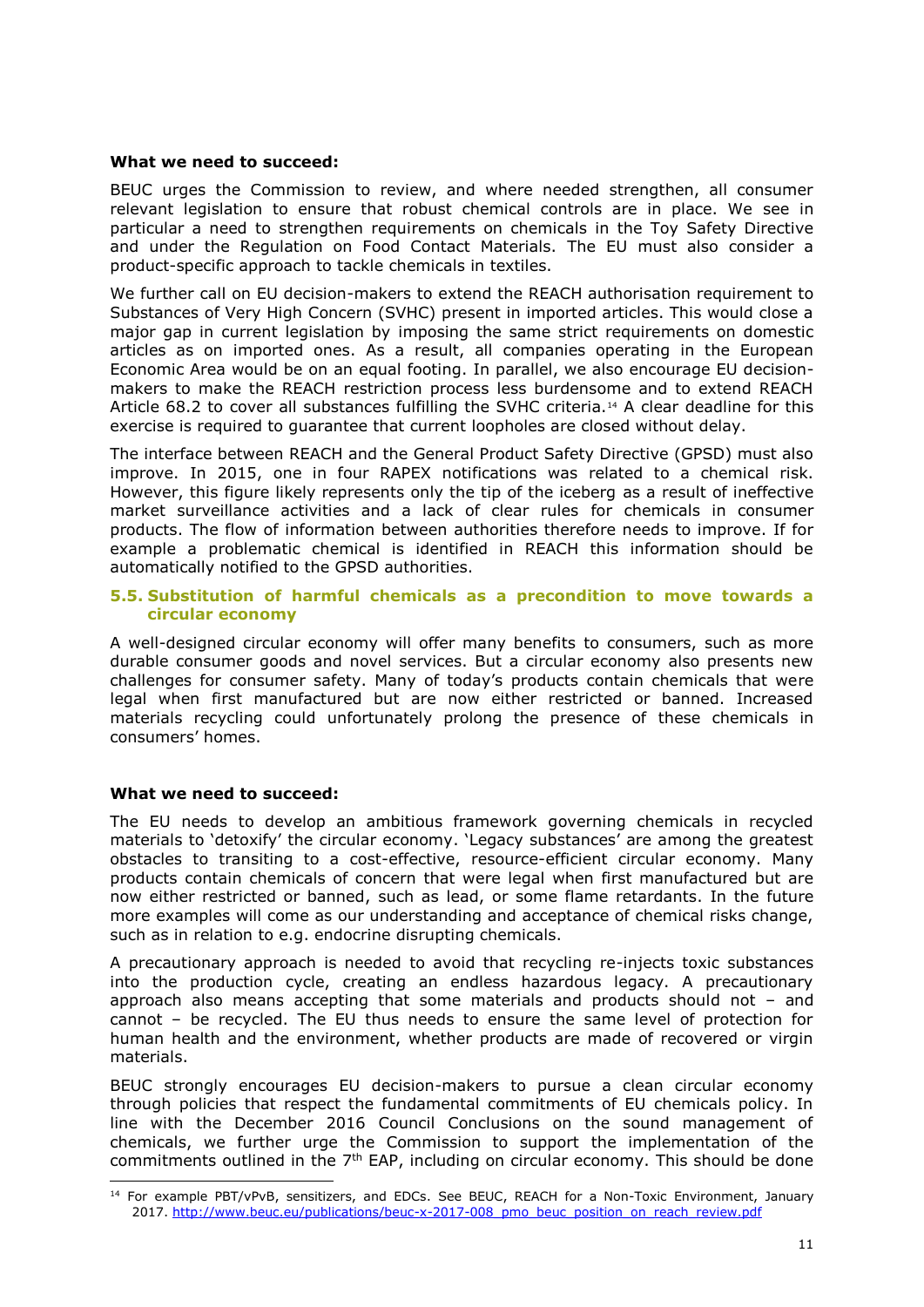through the ongoing REACH review and the fitness check of EU chemicals legislation (except REACH). However, we emphasise that sufficient resources and a political commitment from the Commission and the Member States are fundamental to achieve a clean circular economy.

# **6. Sustainable consumption and production**

#### **6.1. Ecodesign**

Ecodesign greatly contributes to the EU's climate policy and leads to economic benefits for consumers. However, BEUC has been concerned in recent years by the EU Commission nearly complete standstill with regard to setting Ecodesign requirements for new products.

We therefore welcomed the new work plan<sup>15</sup> which was published after a long delay in November 2016. Although it includes few new products relevant to consumers, the fact that the Commission decided to renew its political support to this important instrument is a success in itself. In addition, we welcome the focus on durability and reparability. Two longstanding BEUC requests – guidelines on voluntary agreements and a measure to end cheating through the abuse of measurement tolerances – have also been taken up.

We are however worried with recent European Commission practices which tend to delay the Ecodesign process. For instance, releasing measures by 'packages' of product groups considerably delays the adoption of certain regulations.

BEUC had released in 2016 a study which demonstrates that consumers can save several hundreds of euros annually thanks to Ecodesign and Energy Labelling<sup>16</sup>. More savings would be possible through additional and more ambitious Ecodesign and Energy Labelling measures.

#### **What we need to succeed:**

- **More products need to be covered by Ecodesign rules**. There is in particular an urgent need to improve the sustainability of mobile phones. Our members highlight the importance of smartphone design and the issue of their limited lifespans<sup>17</sup>. The potential benefits of ecodesigned smartphones mostly lie in resource efficiency requirements, i.e. exchangeability of batteries.
- Where Ecodesign measures have to be revised, **durability, reparability, upgradability and recyclability requirements have to systematically be included**. Despite the Commission's Action Plan on Circular Economy which acknowledges the need to achieve durability and reparability through Ecodesign, little practical progress has been achieved in the meantime.
- Ecodesign also offers a **potential to progress on the EU's chemicals policy**. Unfortunately chemical requirements are regularly being left out of Ecodesign measures.
- The European Commission should ensure the Ecodesign process for each product group takes place smoothly and **avoid delays**. To this end, new measures should be adopted as soon as they are finalised and not based on 'packages' which are released only once per year. Moreover, a priority for voluntary agreements should be deleted from the Ecodesign Directive.

<sup>1</sup> <sup>15</sup> [http://www.beuc.eu/publications/beuc-x-2017-011\\_mai\\_ecodesign\\_work\\_plan.pdf](http://www.beuc.eu/publications/beuc-x-2017-011_mai_ecodesign_work_plan.pdf)

<sup>16</sup> [http://www.beuc.eu/press-media/news-events/new-study-ecodesign-helps-consumers-save-](http://www.beuc.eu/press-media/news-events/new-study-ecodesign-helps-consumers-save-€330-year)€330-year [http://www.beuc.eu/publications/beuc-x-2016-](http://www.beuc.eu/publications/beuc-x-2016-062_how_much_can_consumers_save_thanks_to_ecodesign.pdf)

<sup>062</sup> how much can consumers save thanks to ecodesign.pdf

<sup>&</sup>lt;sup>17</sup> For example in the [Netherlands,](http://www.beuc.eu/documents/files/FC/durablegoods/articles/Consumentenbond-Factsheet-Action-Updating.pdf) in [Austria,](http://www.beuc.eu/documents/files/FC/durablegoods/articles/0515_AK_Austria.pdf) i[n Portugal,](http://www.beuc.eu/documents/files/FC/durablegoods/articles/1014_DECO_Portugal.pdf) in the [UK,](http://www.beuc.eu/documents/files/FC/durablegoods/articles/0614_Which_UK.pdf) in [Belgium](http://www.beuc.eu/documents/files/FC/durablegoods/articles/1013_Test_Achats_Belgium.pdf) and in [Germany.](http://www.beuc.eu/documents/files/FC/durablegoods/articles/0913_Stiftung_Warentest_Germany.pdf)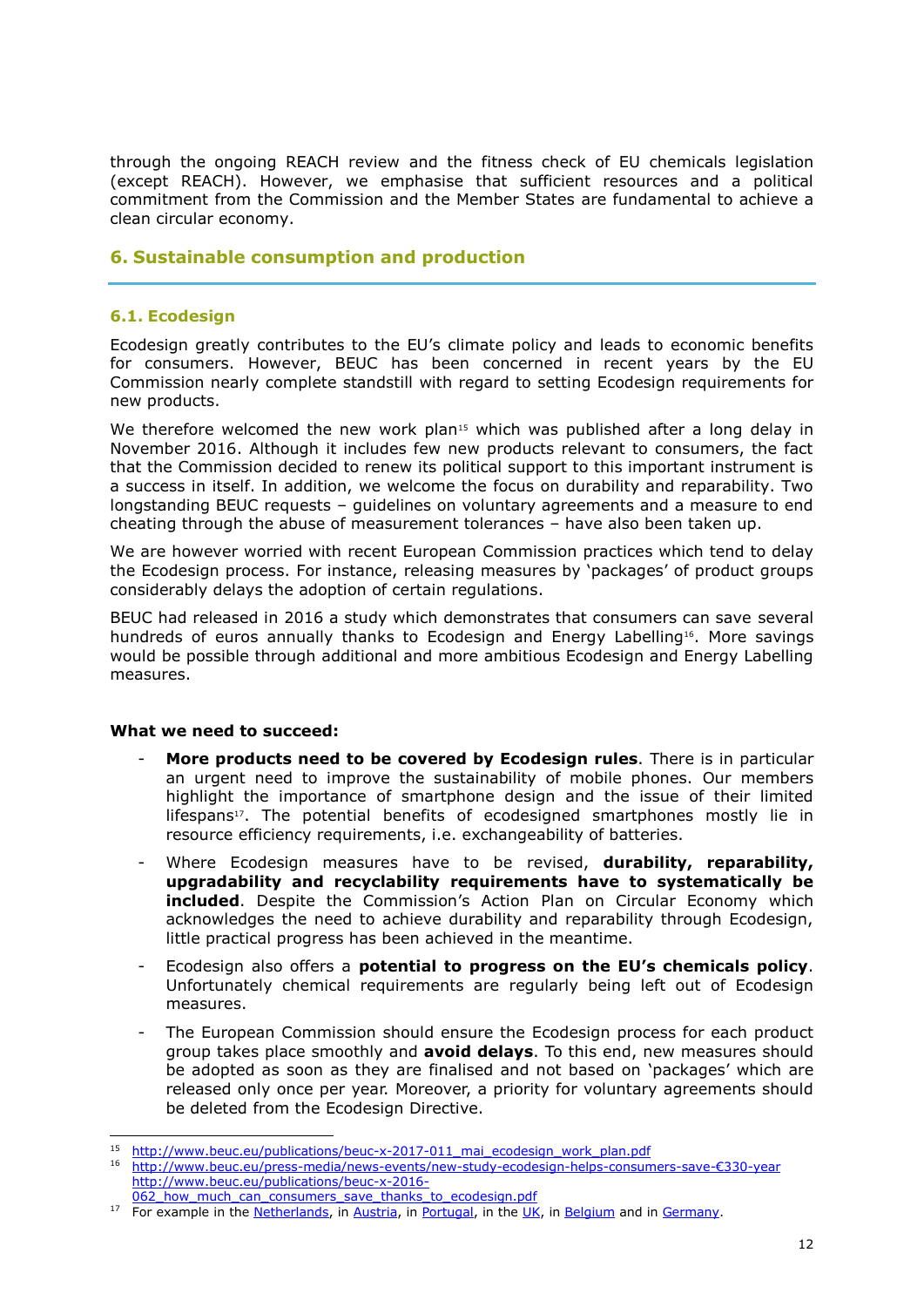- The European Commission and Member States must better collaborate to ensure Ecodesign **measures are implemented correctly by market players**. Possibly, the database which is currently being set up for the Energy label could be used in order to ease market surveillance authorities' work for Ecodesign too.

#### **6.2. Energy Labelling**

The EU Energy Label has been reformed in 2017, bringing back the simpler A-G scale that will replace the confusing  $A+$ ,  $A++$  and  $A+++$ . This move finally takes into account a long-standing request from consumer organisations for more clarity. We are however disappointed that overly long timelines for the implementation of new labels will delay the time when consumers will see the new labels in shops.

#### **What we need to succeed:**

- A **timely revision** of existing labels, leaving leeway for technological development at the top of the scale.
- Bringing **more products into the scope** of the EU Energy Label to improve information and transparency for consumers.
- **Consumers should get information on the expected lifetime of products.** As more information on durability and reparability would influence consumers' purchase decision<sup>18</sup>, providing durability-related information to consumers should be investigated systematically for each product group.
- Better collaboration between the European Commission and Member States to ensure that Ecodesign measures are implemented correctly. Market surveillance authorities will in the future benefit from a database, which must be properly set up to serve the needs of such control bodies.

#### **6.3. The EU Ecolabel**

The EU Ecolabel is the only EU-wide label that helps consumers identify products with the best environmental performance. In its July 2017 Fitness Check, the European Commission confirmed that the Ecolabel is a relevant EU tool to tackle the growing need to change consumption and production patterns. BEUC strongly welcomes that the EU Commission emphasised the importance of the EU Ecolabel in the sustainable consumption and production policy toolbox.

#### **What we need to succeed:**

- The implementation of the current Ecolabel Regulation must be made more efficient.
- The environmental excellence of the scheme must be preserved by ensuring **ambitious criteria in all areas** relevant to environment and health. There must be clear improvements throughout the entire product's life cycle, including the use phase by consumers. The Ecolabel Regulation must always replace hazardous substances with safer alternatives whenever technically feasible.
- **The scheme should include more goods and services** relevant to consumers, and green public procurement.
- Public awareness must be increased, and retailers and frontrunner companies attracted through enhanced marketing. The EU should assess any potential barriers leading to a low uptake of specific product groups.

<sup>-</sup><sup>18</sup> 2017 Survey on durability and reparability from Verbraucherzentrale Bundesverband e.V. Federation of German Consumer Organisations.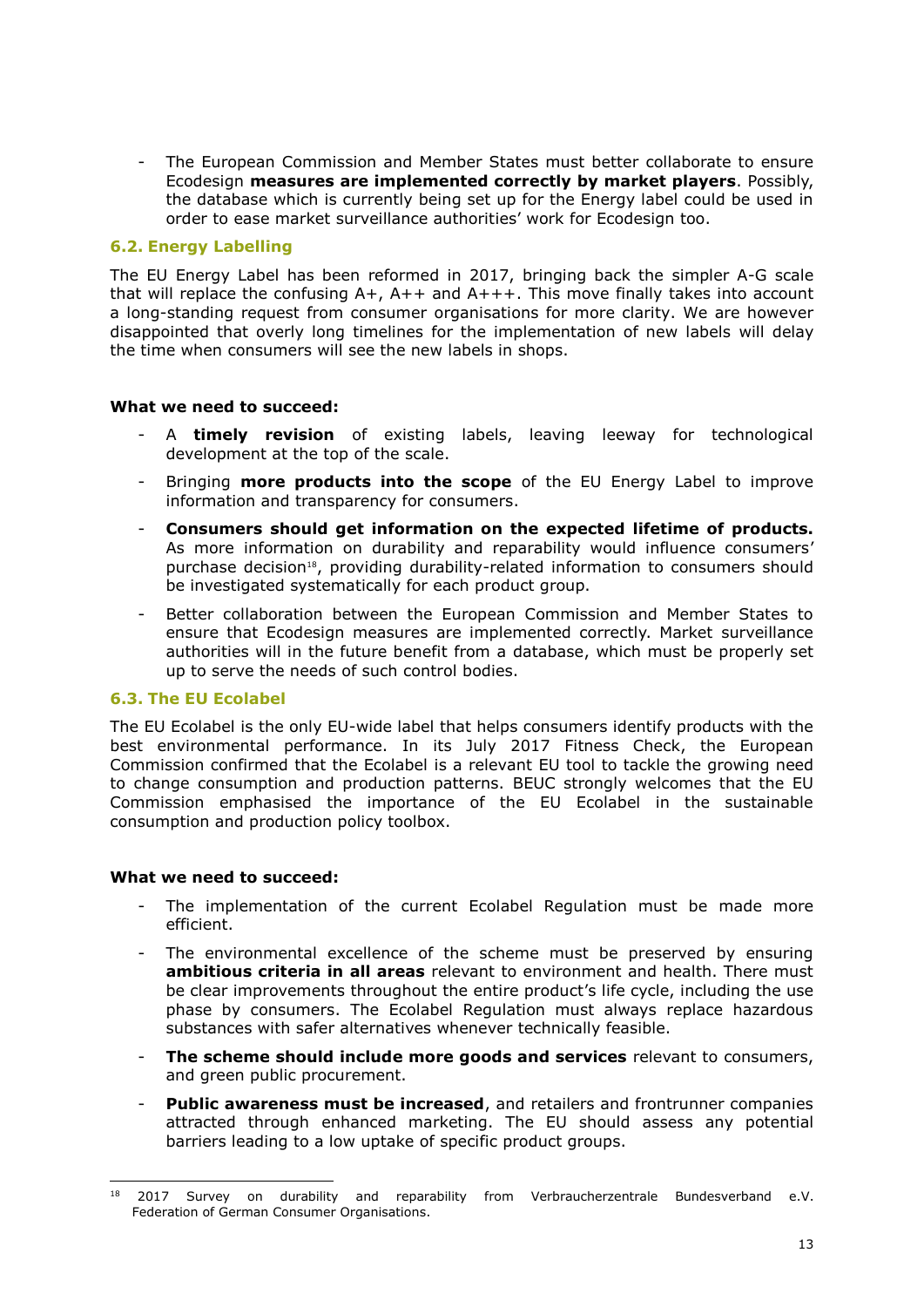- Continuous **co-operation between the EU Ecolabelling Board and the Commission** for criteria development is key. The Commission should always consult stakeholders before taking any regulatory decision affecting the scheme.
- The Commission and Member States should **allocate sufficient human and financial resources** in order to ensure that the scheme works properly. The EU Ecolabel must have a clear role as the instrument which identifies the best environmentally performing products and serves as a benchmark for sustainable production.

#### **6.4. Improving product durability, reparability, recyclability and re-useability**

The EU Action Plan on resource efficiency and circular economy emphasized the importance of longer lasting and better repairable products. While the Action Plan contains many good suggestions, there is so far little concrete progress achieved.

In July 2017, the European Parliament agreed on an own initiative report "A longer lifetime for products: Benefits for consumers and companies" which outlines several areas for action. They include better informing consumers on the lifetime, improving design for repair and facilitating access to spare parts. To deliver tangible benefits for consumers, policy makers should strive to improve the durability of products in the coming years.

#### **What we need to succeed:**

- A **better design** of products so that they last longer, can be easily repaired, upgraded and recycled or re-used.
- **Transparent consumer information** about the expected lifetime of products to allow for informed purchase decisions.
- **Longer availability of software updates** for smartphones, computers and other devices which connect to the internet.
- **A lifespan guarantee**.

## **7. Sustainable Finance**

With regard to sustainable investments action is needed in several areas: 1) increasing public funding to invest in developing countries as well as for systemic changes in industrialised countries and 2) stopping the private sector's unethical investments.

G20 countries are still spending billions of euros to subsidise the fossil fuel industry while contributions to climate finance are insufficient. EU Member States should phase out such harmful subsidies and invest in technologies and solutions which will foster the transition to a low carbon economy.

The financial sector funds countless projects and owns companies at global level. Their financial services and trading activities impact negatively societies and the environment. Besides, consumers receive often too little transparent and credible information about how their money is used. Despite the fact that many financial institutions state that they are committed to sustainability and social responsibility, reality often looks a lot darker.

To stop unfair practices, an international initiative, *Fair Finance Guide International*  (FFGI), scores the performance of banks. It raises awareness among bank clients and encourages them to demand accountability from their bank as well as more sustainable investments. FFGI studies have shown that bank investments of consumer deposits and savings often comply poorly with the sustainability principles that the banks' claim to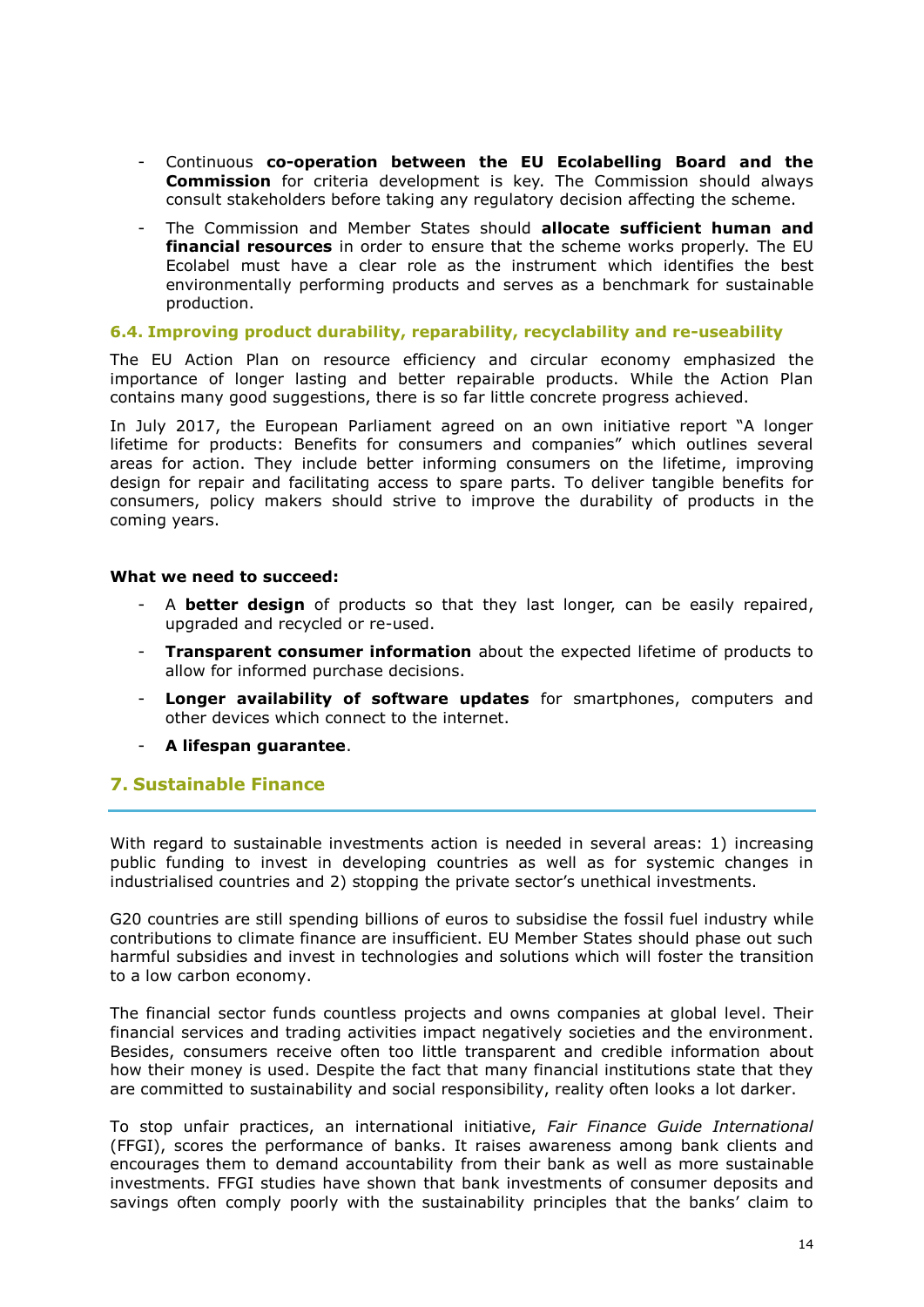follow. Based on the findings from FFGI it is obvious that the financial system needs further regulatory initiatives and different supervisory structures to make sure sustainable and ethical investments become the rule.

BEUC welcomes that the European Commission set up in autumn 2016 a High Level Group on Sustainable Finance. The interim report presented in July 2017 points to the need for an overhaul of the financial system to make it truly sustainable from an economic, social and environmental perspective. We hope that the final report which will be presented in December 2017 will be a milestone to advance the discussion about a more sustainable finance system in the EU and will trigger concrete follow-up measures.

#### **What we need to succeed:**

- Funding the infrastructure, in particular for transport and energy, that allow an accelerated shift to a low-carbon and resource-efficient economy;
- **Phasing out environmentally harmful subsidies**;
- Giving **transparent information** to consumers through clear, comprehensive and comparable disclosure of sustainability related information;
- Offering **more choices to consumers** for sustainable financial products, including the use of official labels, e.g. in the context of their private pension schemes or saving accounts.

## **8. The way forward**

The objectives of the 7<sup>th</sup> EAP remain crucial for consumers' health and environmental protection. More action needs however to be taken to implement these objectives, in particular related to sustainable transport, energy, chemicals, sustainable consumption and production and financing a sustainable European economy.

To this end, more resources at EU and national level need to be invested including sufficient personnel to develop the policies and legislative proposals.

All stakeholders need to play a role to make sure that systemic changes will happen in the way we travel, the way we produce and consume energy and the way we produce and use everyday consumer goods.

#### **8.1. Actions legislators can do, including by legislation**

#### **Governance and long-term policy development:**

- **Make environmental and consumers' health protection a top priority in all EU policies**. It will be of particular importance to avoid contradictory and damaging policies. For instance, all environmentally harmful subsidies should be removed.
- Start and/ or continue to make **structural changes in housing, transport, energy and agriculture policies while securing consumer access to goods and services** to satisfy basic needs. This is a fundamental pre-condition for consumers to adopt more sustainable lifestyles while ensuring consumer acceptance of the changes.
- **Lead by example** through ambitious green public procurement policies and personal commitment.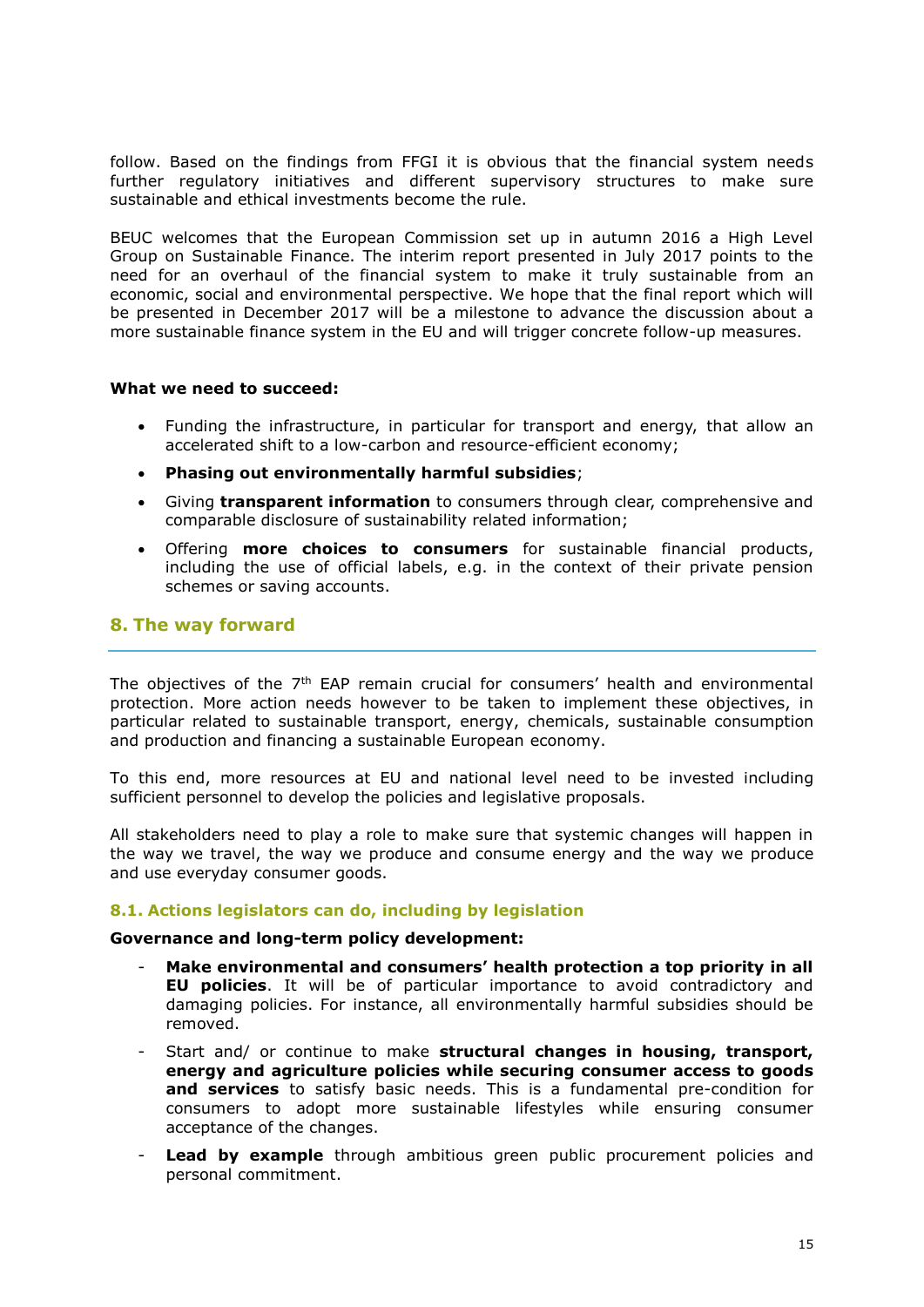- **Allocate necessary time and resources to explain to consumers** all government policies related to transport, energy, chemicals and sustainable consumption. It is important to make consumers understand what areas of consumption matter most and how they can manage a transition towards an economy based on energy efficiency and renewable energy sources in their daily lives. It is key to prioritise and give simple and clear-cut messages that will be repeated consistently over time. Consumers also need to be motivated with positive messages and need reassurance that their contribution makes a difference. Regular feedback on progress will keep their interest high.
- **Interact with non-governmental organisations such as consumer organisations** to learn more about consumer needs and possible solutions from a consumer perspective.

#### **Legislation/Regulation at EU level:**

- **Address common market failures** which prevent consumers from becoming more sustainable with regulatory action. This requires to act against misleading and unsubstantiated 'green' claims and to support the development of credible and independent labelling. This requires also removing administrative barriers to new climate-friendly technologies in consumers' hands (e.g. solar photovoltaic self-generation), and providing innovative finance models to ensure that high upfront investment costs will not be a barrier to change. Furthermore, this requires using economic instruments such as bonus/ malus schemes or reduced VAT rates to make sustainable choices cheaper for consumers.
- **Develop binding rules for lower emissions of cars and clean energy production.** This would send a clear message to economic operators that there is political will for a transition to a low carbon economy. Long-term predictability will encourage investments into energy efficiency and  $CO<sub>2</sub>$  emission reductions and foster innovative technologies.
- As a matter of highest priority, **regulate harmful chemicals**. This is necessary to safeguard consumers' health but also to enable transition towards a circular economy.
- **Make information transparent** so that consumers can take informed purchase decisions.
- **The sustainable choice must become the easy and affordable one.** Ensure choice among sustainable products at different price levels.

#### **Better enforcement:**

- **Ensure monitoring, verification and enforcement of legislative requirements**, in particular related to emissions from cars and chemicals in consumer products.
- **Ensure monitoring, implementation and enforcement of the internationally agreed measures** at national level such as the Paris Protocol. International obligations need to be regularly strengthened and translated into national emissions reductions.
- **Hold businesses accountable** for climate damaging activities, including in particular non-compliance with car emission rules.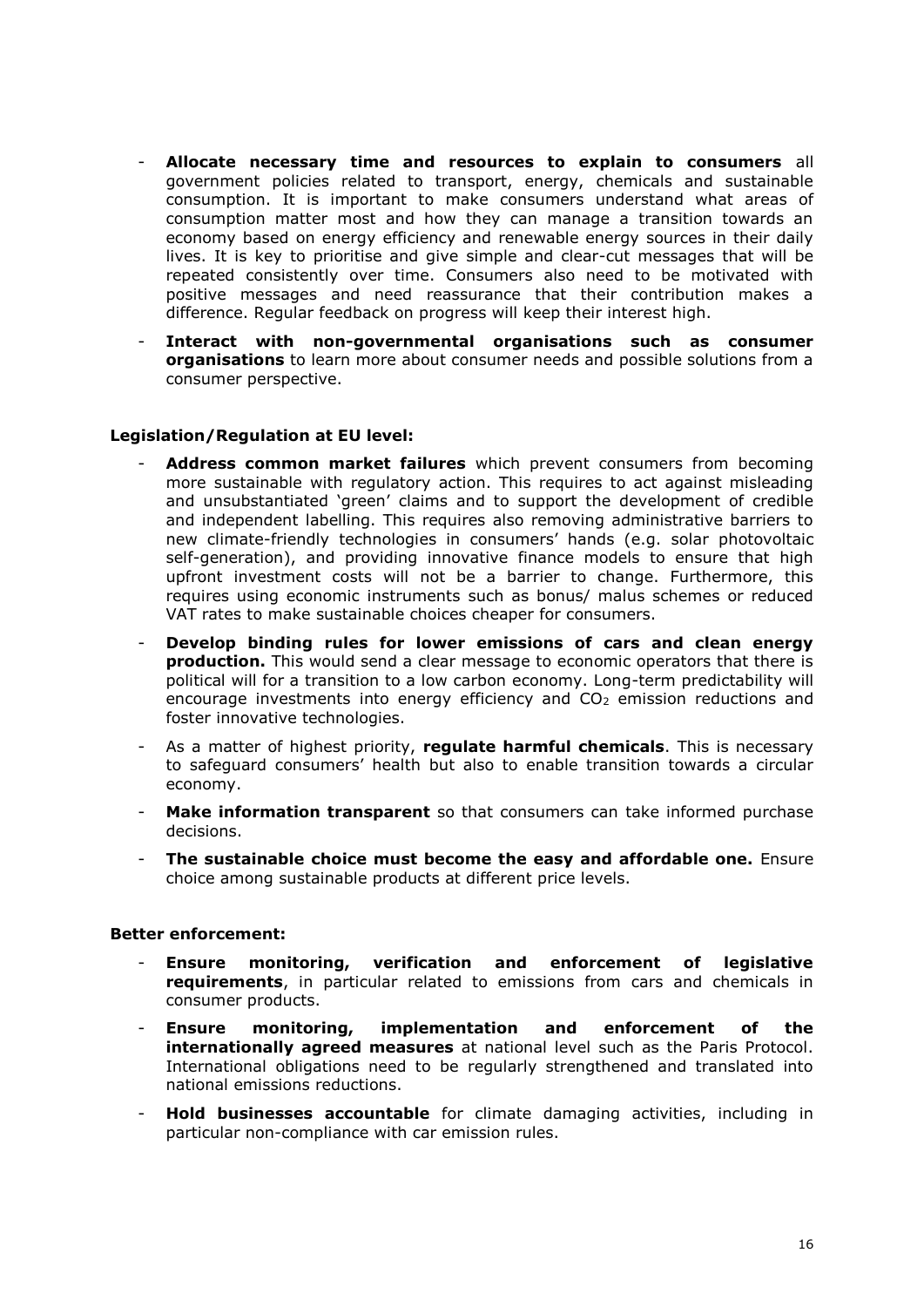#### **Other actions that support legislation and long-term policies:**

- **Integrate knowledge into schooling** on how consumers can lower their negative impact on the environment.
- **Encourage behavioural change** through social marketing campaigns.
- **Ensure that costs for climate change prevention and adaptation will be distributed in a fair manner across the population**. The price tag of goods and services should reflect the real environmental costs. This requires to internalize external costs and to apply the polluter-pays-principle. It is crucial that vulnerable consumers will not be left behind, e.g. through offering dedicated support schemes such as energy-saving programmes for low-income households and a tiered electricity and heating billing. Such an approach is fair and incentivises further energy savings. Likewise, increased investments in energy performance of social housing are needed.
- **Ensure that Sharing Economy platforms maintain high levels of consumer protection**. The environmental impact and the economic sustainability of different Sharing Economy models must be carefully analysed.
- Governments can inspire consumer action by creating a common vision on a sustainable future with a good quality of life.

#### **8.2. Actions Industry can do**

- **Take** all necessary **steps** to shift to a low-carbon economy and bring sectorial emissions down.
- **Substitute** hazardous chemicals with safer alternatives.
- **Engage** with decision-makers to share information on innovation and technologies suitable to reduce emissions.
- **Demonstrate** commitment to develop and provide solutions for a resourceefficient and climate-friendly future which will ensure a good quality of life.
- **Ensure** availability and accessibility of sustainable and affordable products and services. Also, provide consumers with clear and reliable information in a userfriendly format.
- **Apply** voluntary choice-editing of products to reduce and eliminate the most polluting consumer products and services.
- Give only clear, comparable and credible messages. ISO-Type I environmental labels such as the EU Ecolabel are a great tool to assert your claims. In other words, stop misleading consumers through giving incomplete, incorrect, nonstandardised, non-substantiated and non-verified information about products and services.
- **Integrate** Eco-design principles into all your products to make them last, easy to repair, upgradable, recyclable and re-usable.
- **Enhance** product lifetime, do not artificially reduce it.
- **Avoid** 'sharewashing', i.e. claiming that any Sharing Economy is automatically sustainable.

**ENDS**